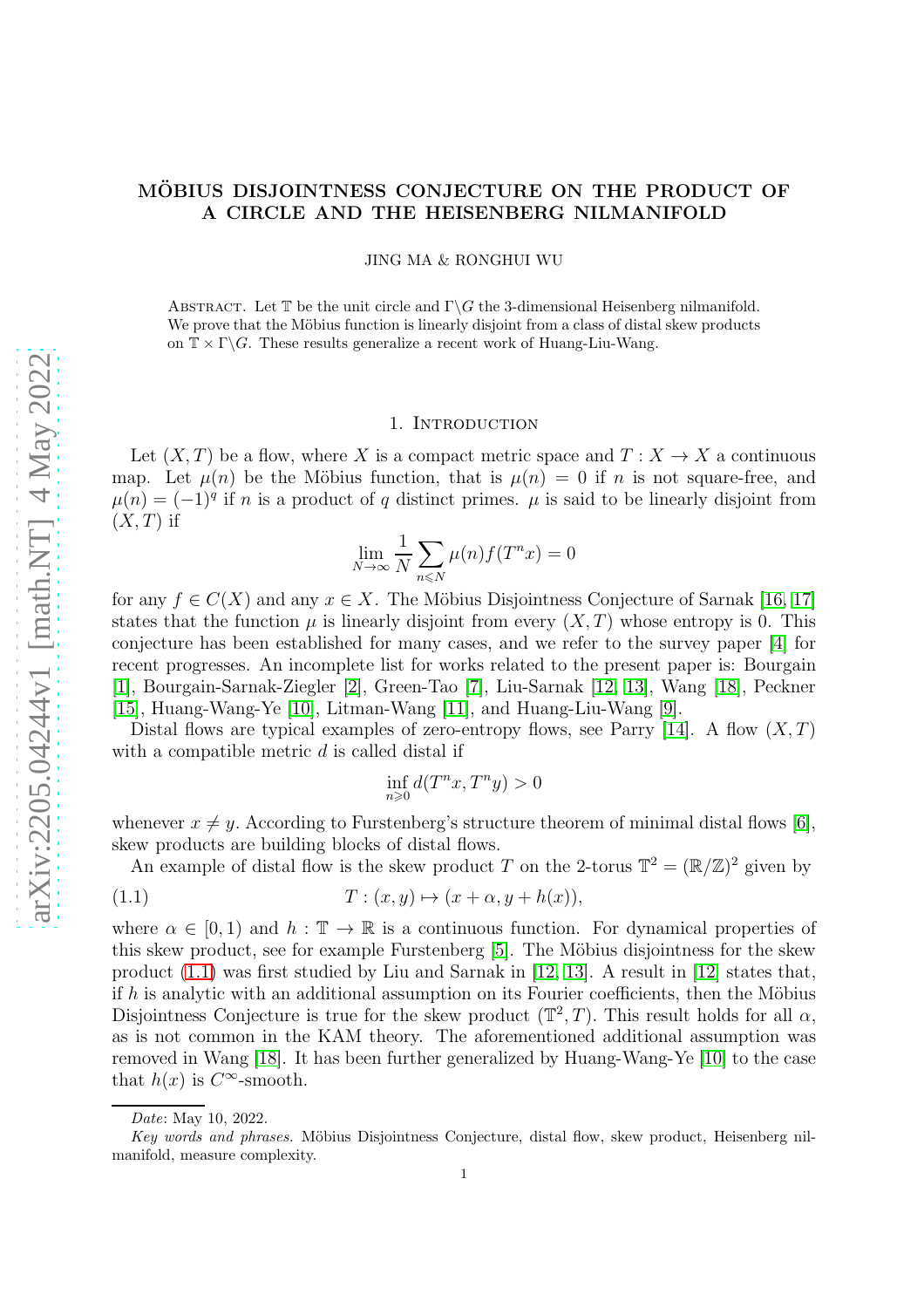#### 2 JING MA & RONGHUI WU

Another example of distal flow is nilsystem. Let G be a nilpotent Lie group with a discrete cocomapct subgroup  $\Gamma$ . The group G acts in a natural way on the homogeneous space  $\Gamma \backslash G$ . Fix  $h \in G$ . Then the transformation T given by  $T(\Gamma q) = \Gamma q h$  makes  $(\Gamma \backslash G, T)$ a nilsystem. The Möbius Disjointness Conjecture for these nilsystems was proved by Green and Tao in [\[7\]](#page-15-2).

Now let G be the 3-dimensional Heisenberg group with the cocompact discrete subgroup Γ, namely

$$
G = \begin{pmatrix} 1 & \mathbb{R} & \mathbb{R} \\ 0 & 1 & \mathbb{R} \\ 0 & 0 & 1 \end{pmatrix}, \quad \Gamma = \begin{pmatrix} 1 & \mathbb{Z} & \mathbb{Z} \\ 0 & 1 & \mathbb{Z} \\ 0 & 0 & 1 \end{pmatrix}.
$$

Then  $\Gamma \backslash G$  is the 3-dimensional Heisenberg nilmanifold. Let  $\mathbb T$  be the unit circle. Huang-Liu-Wang [\[9\]](#page-15-9) define a skew product S on  $\mathbb{T} \times \Gamma \backslash G$ 

(1.2) 
$$
S: (t, \Gamma g) \mapsto \left( t + \alpha, \Gamma g \begin{pmatrix} 1 & \varphi_2(t) & \psi(t) \\ 0 & 1 & \varphi_1(t) \\ 0 & 0 & 1 \end{pmatrix} \right),
$$

where  $\varphi_1$ ,  $\varphi_2$  and  $\psi$  are  $C^{\infty}$ -smooth periodic functions with period 1. They proved that the flow  $(\mathbb{T} \times \Gamma \backslash G, S)$  is distal, and in the case that  $\varphi_1 = \varphi_2 = \phi$ , the skew product

<span id="page-1-0"></span>
$$
S_0: (t, \Gamma g) \mapsto \left( t + \alpha, \Gamma g \begin{pmatrix} 1 & \phi(t) & \psi(t) \\ 0 & 1 & \phi(t) \\ 0 & 0 & 1 \end{pmatrix} \right)
$$

is linearly disjoint with the Möbius function  $\mu$ .

The entropy of  $(\mathbb{T} \times \Gamma \backslash G, S)$  is a zero, so the Möbius Disjointness Conjecture is expected to hold on  $(\mathbb{T} \times \Gamma \backslash G, S)$ . In this manuscript, we generalize the result of Huang-Liu-Wang [\[9\]](#page-15-9) by showing that the Möbius Disjointness Conjecture holds on  $(\mathbb{T} \times \Gamma \backslash G, S)$  if  $\alpha$  is rational. Let the skew product T on  $\mathbb{T} \times \Gamma \backslash G$  be given by

<span id="page-1-1"></span>(1.3) 
$$
T: (t, \Gamma g) \mapsto \left( t + \alpha, \Gamma g \begin{pmatrix} 1 & k\phi(t) & \psi(t) \\ 0 & 1 & \phi(t) \\ 0 & 0 & 1 \end{pmatrix} \right),
$$

where  $\alpha \in [0,1)$ ,  $k \in \mathbb{R}$  and  $\phi, \psi$  be C<sup> $\infty$ </sup>-smooth periodic functions from  $\mathbb{R}$  to  $\mathbb{R}$  with period 1. We also prove that the Möbius Disjointness Conjecture holds on  $(\mathbb{T} \times \Gamma \backslash G, T)$ . In particular, the main results of this manuscript are as follows.

<span id="page-1-2"></span>**Theorem 1.1.** Let  $\mathbb T$  be the unit circle and  $\Gamma \backslash G$  the 3-dimensional Heisenberg nilmanifold. Let  $\alpha \in \mathbb{Q} \cap [0,1)$ ,  $\varphi_1, \varphi_2, \psi$  be  $C^{\infty}$ -smooth periodic functions from  $\mathbb{R}$  to  $\mathbb{R}$  with period 1. Let S be the skew product on  $\mathbb{T} \times \Gamma \backslash G$  defined in [\(1.2\)](#page-1-0). Then the Möbius function  $\mu$  is linearly disjoint from  $(\mathbb{T} \times \Gamma \backslash G, S)$ .

<span id="page-1-3"></span>**Theorem 1.2.** Let  $\mathbb T$  be the unit circle and  $\Gamma \backslash G$  the 3-dimensional Heisenberg nilmanifold. Let  $\alpha \in [0,1)$ ,  $k \in \mathbb{R}$  and  $\phi, \psi$  be  $C^{\infty}$ -smooth periodic functions from  $\mathbb{R}$  to  $\mathbb{R}$  with period 1 such that

<span id="page-1-4"></span>(1.4) 
$$
\int_0^1 \phi(t)dt = 0.
$$

Let the skew product T on  $\mathbb{T} \times \Gamma \backslash G$  be given by [\(1.3\)](#page-1-1). Then the Möbius function  $\mu$  is linearly disjoint from  $(\mathbb{T} \times \Gamma \backslash G, T)$ .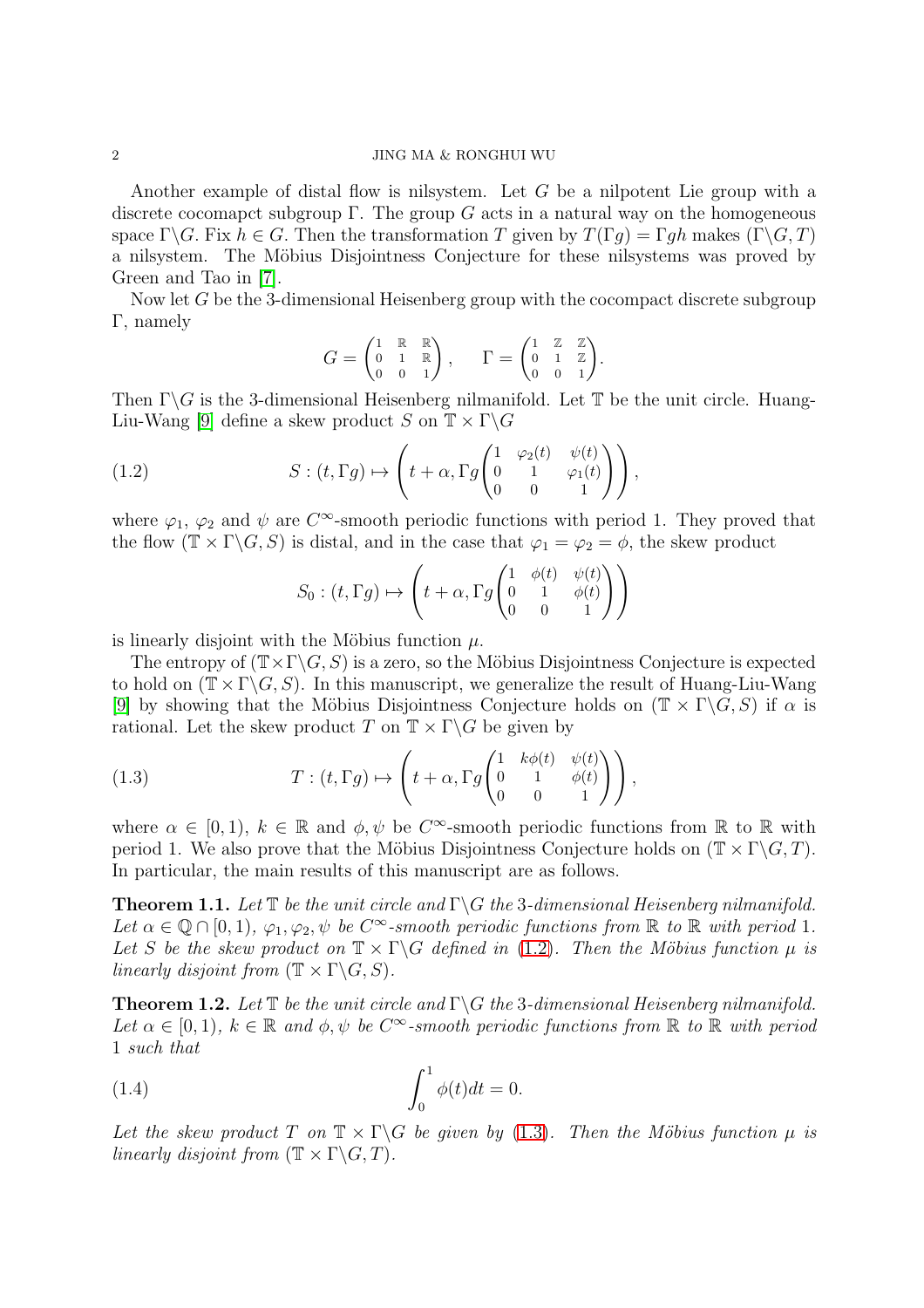**Notations.** We list some notations that we use in this paper. We write  $e(x)$  for  $e^{2\pi ix}$ , and write  $||x||$  for the distance between x and the nearest integer, that is

$$
||x|| = \min_{n \in \mathbb{Z}} |x - n|.
$$

For positive A, the notations  $B = O(A)$  or  $B \ll A$  mean that there exists a positive constant c such that  $|B| \leq cA$ . If the constant c depends on a parameter b, we write  $B = O_b(A)$  or  $B \ll_b A$ . The notation  $A \approx B$  means that  $A \ll B$  and  $B \ll A$ . For a topological space X, we use  $C(X)$  to denote the set of all continuous complex-valued functions on X. If X is a smooth manifold and  $r \geq 1$  is an integer, then we use  $C<sup>r</sup>(x)$  to denote the set of all  $f \in C(X)$  that have continuous r-th derivatives.

## 2. Proof of Theorem [1.1](#page-1-2)

In this section, we prove Theore[m1.1,](#page-1-2) where  $\alpha$  is a rational number.

The Proposition 2.3 in [\[9\]](#page-15-9) shows that the C-linear subspace spanned by two classes of functions A and B is dense in  $C(\mathbb{T} \times \Gamma \backslash G)$ .

For integers  $m, j$  with  $0 \leq j \leq m-1$ , the functions  $\psi_{mj}$  and  $\psi^*_{mj}$  on G are defined by

$$
\psi_{mj}\left(\begin{pmatrix} 1 & y & z \\ 0 & 1 & x \\ 0 & 0 & 1 \end{pmatrix}\right) = e(mz + jx) \sum_{b \in \mathbb{Z}} e^{-\pi(y+b+\frac{j}{m})^2} e(mbx),
$$
  

$$
\psi_{mj}^* \left(\begin{pmatrix} 1 & y & z \\ 0 & 1 & x \\ 0 & 0 & 1 \end{pmatrix}\right) = ie(mz + jx) \sum_{b \in \mathbb{Z}} e^{-\pi(y+b+\frac{j}{m}+\frac{1}{2})^2} e\left(\frac{1}{2}(y+b+\frac{j}{m}) + (mbx)\right).
$$

Then  $\psi_{mj}$  and  $\psi^*_{mj}$  are Γ-invariant so that they can be regarded as functions on  $\Gamma \backslash G$ .

Recall that there is a unique Borel probability measure on  $\Gamma \backslash G$  that is invariant under the right translations, and therefore  $L^2(\Gamma \backslash G)$  can be defined. Let  $V_0$  be the subspace of  $L^2(\Gamma \backslash G)$  consisting of all functions  $f \in L^2(\Gamma \backslash G)$  satisfying

$$
f\left(\Gamma g \begin{pmatrix} 1 & 0 & z \\ 0 & 1 & 0 \\ 0 & 0 & 1 \end{pmatrix} \right) = f(\Gamma g)
$$

for any  $g \in G$  and  $z \in \mathbb{R}$ . Set  $C_0 = V_0 \cap C(\Gamma \backslash G)$ .

**Lemma 2.1.** ([\[9,](#page-15-9) Proposition 2.3]) Let A be the subset of  $f \in C(\mathbb{T} \times \Gamma \backslash G)$  satisfying

$$
f:\left(t,\Gamma\begin{pmatrix}1&y&z\\0&1&x\\0&0&1\end{pmatrix}\right)\mapsto e(\xi_1t+\xi_2x+\xi_3y)\psi\left(\Gamma\begin{pmatrix}1&y&z\\0&1&x\\0&0&1\end{pmatrix}\right),
$$

where  $\xi_1, \xi_2, \xi_3 \in \mathbb{Z}$  and  $\psi = \psi_{mj}, \bar{\psi}_{mj}, \psi^*_{mj}$  or  $\bar{\psi}_{mj}^*$  for some  $0 \leqslant j \leqslant m-1$ . Here  $\bar{\psi}_{mj}$ and  $\bar{\psi}_{mj}^*$  stand for the complex conjugates of  $\psi_{mj}$  and  $\psi_{mj}^*$ , respectively. Let  $\mathcal B$  be subset of  $f \in C(\mathbb{T} \times \Gamma \backslash G)$  satisfying  $f((t, \Gamma g)) = f_1(t) f_2(\Gamma g)$  with  $f_1 \in C(\mathbb{T})$  and  $f_2 \in C_0(\Gamma \backslash G)$ . Then the C-linear subspace spanned by  $\mathcal{A} \cup \mathcal{B}$  is dense in  $C(\mathbb{T} \times \Gamma \backslash G)$ .

Following [\[9\]](#page-15-9), we should separately consider the two cases, namely  $f \in \mathcal{A}$  and  $f \in \mathcal{B}$ . The case  $f \in \mathcal{A}$  will be handled by Fourier analysis and a classical result of Hua [\[8\]](#page-15-13), which is a generalization of Davenport [\[3\]](#page-14-3).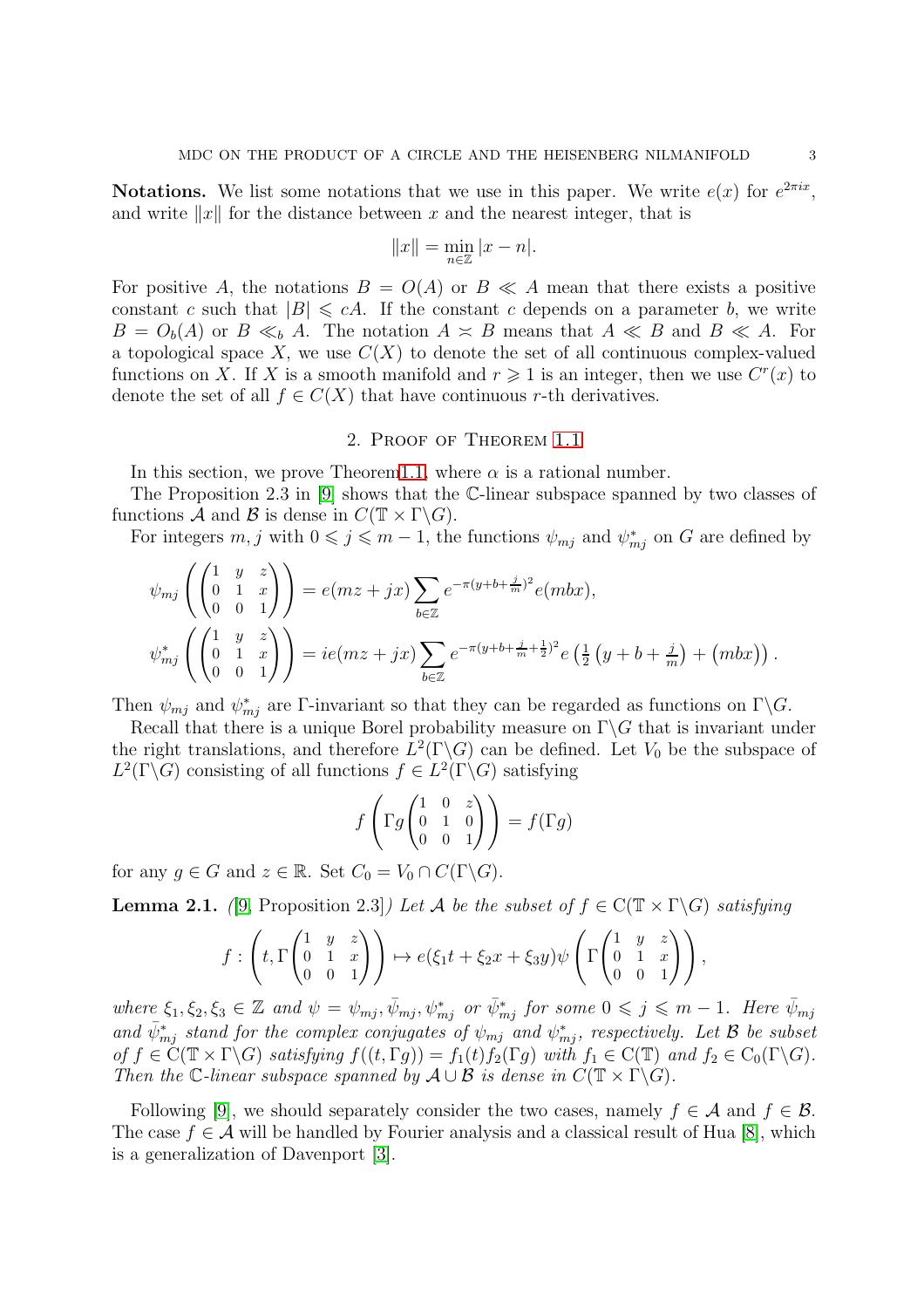<span id="page-3-3"></span>**Lemma 2.2.** ([\[8\]](#page-15-13)) Let  $f(x) = \alpha_d x^d + \alpha_{d-1} x^{d-1} + \cdots + \alpha_1 x + \alpha_0 \in \mathbb{R}[x]$  and  $0 \le a < q$ . Then, for arbitrary  $A > 0$ ,

$$
\sum_{\substack{n \le N \\ n \equiv a \mod q}} \mu(n)e(f(n)) \ll_A \frac{N}{\log^A N},
$$

where the implied constant may depend on A, q and d, but is independent of  $\alpha_d, \ldots, \alpha_0$ .

For the case that  $f \in \mathcal{A}$  we have the following proposition.

<span id="page-3-4"></span>**Proposition 2.3.** Let  $(\mathbb{T} \times \Gamma \backslash G, S)$  be as in Theorem [1.1](#page-1-2) with  $\alpha \in \mathbb{Q} \cap [0, 1)$ . Let A be as above. Then, for any  $(t_0, \Gamma g_0) \in \mathbb{T} \times \Gamma \backslash G$ , any  $f \in \mathcal{A}$  and any  $A > 0$ ,

$$
\sum_{n\leq N}\mu(n)f(S^n(t_0,\Gamma g_0))\ll_A \frac{N}{\log^AN},
$$

where the implied constant depends on A and  $\alpha$  only.

*Proof.* For simplicity, we only consider a typical  $f \in \mathcal{A}$  defined by

(2.1) 
$$
f\left(t, \Gamma\begin{pmatrix} 1 & y & z \\ 0 & 1 & x \\ 0 & 0 & 1 \end{pmatrix}\right) = e(t+x+y+z) \sum_{l \in \mathbb{Z}} e^{-\pi (y+l)^2} e(lx).
$$

A general f can be treated in the same way.

To compute  $f(S^n(t_0, \Gamma g_0))$  via  $(2.1)$ , we define

<span id="page-3-0"></span>
$$
S_1(n;t) = \sum_{l=0}^{n-1} \varphi_1(\alpha l + t), \qquad S_2(n;t) = \sum_{l=0}^{n-1} \varphi_2(\alpha l + t),
$$
  

$$
S_3(n;t) = \sum_{l=0}^{n-1} \psi(\alpha l + t), \qquad S_4(n;t) = \sum_{l=0}^{n-2} \varphi_2(\alpha l + t) \sum_{j=l+1}^{n-1} \varphi_1(\alpha j + t)
$$

for  $n \ge 1$ ,  $t \in \mathbb{T}$  and set  $S_1(0;t) = S_2(0;t) = S_3(0;t) = S_4(0;t) = S_4(1;t) = 0$  for simplicity. A straightforward calculation gives

(2.2) 
$$
S^{n} : (t_{0}, \Gamma g_{0}) \mapsto (t_{0} + n \alpha, \Gamma g_{n}),
$$

where

(2.3) 
$$
g_n := g_0 \begin{pmatrix} 1 & S_2(n; t_0) & S_3(n; t_0) + S_4(n; t_0) \\ 0 & 1 & S_1(n; t_0) \\ 0 & 0 & 1 \end{pmatrix}
$$

Now write

<span id="page-3-2"></span><span id="page-3-1"></span>
$$
g_0 = \begin{pmatrix} 1 & y_0 & z_0 \\ 0 & 1 & x_0 \\ 0 & 0 & 1 \end{pmatrix}, \qquad g_n = \begin{pmatrix} 1 & y_n & z_n \\ 0 & 1 & x_n \\ 0 & 0 & 1 \end{pmatrix},
$$

.

where we may assume  $x_0, y_0, z_0 \in [0, 1)$  without loss of generality, so that [\(2.3\)](#page-3-1) gives

$$
x_n = x_0 + S_1(n; t_0),
$$
  
\n
$$
y_n = y_0 + S_2(n; t_0),
$$
  
\n
$$
z_n = z_0 + y_0 S_1(n; t_0) + S_3(n; t_0) + S_4(n; t_0).
$$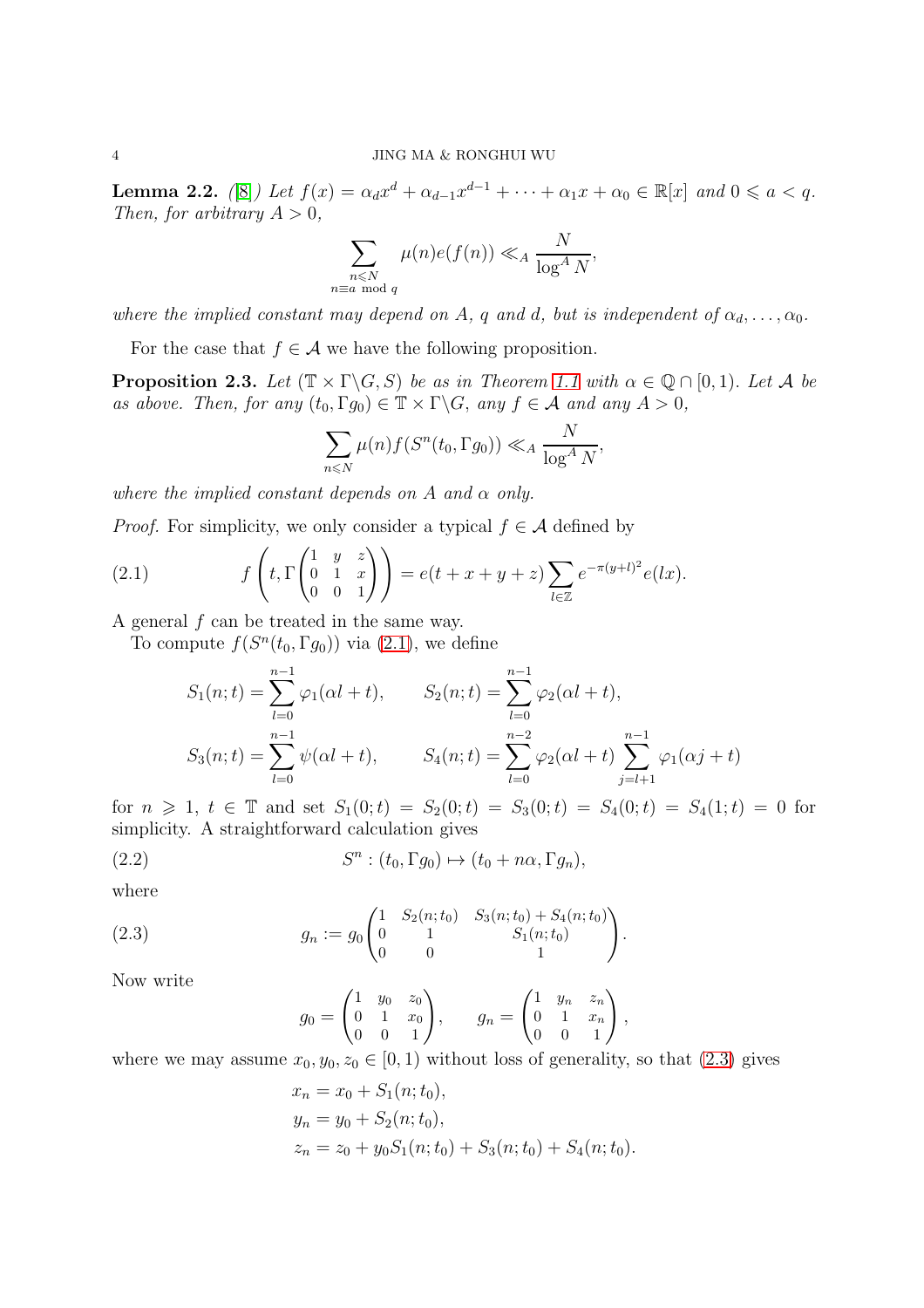Substituting  $(2.3)$  into  $(2.2)$  and combining with  $(2.1)$ , we obtain that

<span id="page-4-0"></span>(2.4) 
$$
f(S^{n}(t_{0}, \Gamma g_{0})) = f\left(t_{0} + n\alpha, \Gamma\begin{pmatrix} 1 & y_{n} & z_{n} \\ 0 & 1 & x_{n} \\ 0 & 0 & 1 \end{pmatrix}\right)
$$

$$
= e(t_{0} + n\alpha + x_{n} + y_{n} + z_{n}) \sum_{l \in \mathbb{Z}} e^{-\pi (y_{n} + l)^{2}} e(lx_{n}).
$$

To analyze [\(2.4\)](#page-4-0), we define  $\omega : \mathbb{R} \times \mathbb{R} \to \mathbb{R}$  by

$$
\omega(u,v)=\sum_{l\in\mathbb{Z}}e^{-\pi(v+y_0+l)^2}e(l(u+x_0)).
$$

Then  $\omega$  is an double periodic analytic function which is bounded on  $\mathbb{R} \times \mathbb{R}$ . With this function  $\omega$  we can rewrite [\(2.4\)](#page-4-0) as

<span id="page-4-1"></span>(2.5) 
$$
f(S^{n}(t_{0}, \Gamma g_{0})) = \rho \omega (S_{1}(n; t_{0}), S_{2}(n; t_{0})) \times e(n\alpha + (y_{0} + 1)S_{1}(n; t_{0}) + S_{2}(n; t_{0}) + S_{3}(n; t_{0}) + S_{4}(n; t_{0})),
$$

where  $\rho := e(t_0 + x_0 + y_0 + z_0)$ .

Recall that  $\alpha \in \mathbb{Q} \cap [0,1)$  in the present situation, so that we can write  $\alpha = a/q$  with  $0 \leq a \leq q$  and  $(a, q) = 1$ . Thus for any periodic function h with period 1, we have  $h(l_1\alpha + t_0) = h(l_2\alpha + t_0)$  whenever  $l_1 \equiv l_2 \mod q$ . For any  $0 \leq b < q$  and any periodic function  $h$  with period 1, define

$$
\gamma(h, b) = \sum_{l=0}^{b-1} h(l\alpha + t_0)
$$

and set  $\gamma(h) = \gamma(h,q)/q$ . For any  $n \equiv b \mod q$ , write  $n-1 \equiv b' \mod q$ ,  $0 \leq b, b' < q$ . Then

$$
S_1(n; t_0) = (n - b)\gamma(\varphi_1) + \gamma(\varphi_1, b),
$$
  
\n
$$
S_2(n; t_0) = (n - b)\gamma(\varphi_2) + \gamma(\varphi_2, b),
$$
  
\n
$$
S_3(n; t_0) = (n - b)\gamma(\psi) + \gamma(\psi, b)
$$

and

$$
S_4(n;t_0) = \sum_{l=0}^{n-2} \varphi_2(\alpha l + t_0) \sum_{j=l+1}^{n-1} \varphi_1(\alpha j + t_0)
$$
  
=  $\left(\frac{n-1-q-b'}{q} + \dots + 1\right) S_1(q;t_0) S_2(q;t_0) + \sum_{l=0}^{b'-1} \varphi_2(\alpha l + t_0) \sum_{j=l+1}^{b'} \varphi_1(\alpha j + t_0)$   
+  $(n-1-b')q^{-1} \sum_{l=0}^{q-1} \varphi_2(\alpha l + t_0) \sum_{j=l+1}^{q+b'} \varphi_1(\alpha j + t_0)$ 

are all real-valued polynomials in  $n$  of degree lease than 3 with coefficients depending on  $\alpha$ , b, b' and m. It follows from this and  $(2.5)$  that

$$
f(S^{n}(t_{0}, \Gamma g_{0})) = \rho \omega(S_{1}(n; t_{0}), S_{2}(n; t_{0})) e(P_{b,b'}(n)),
$$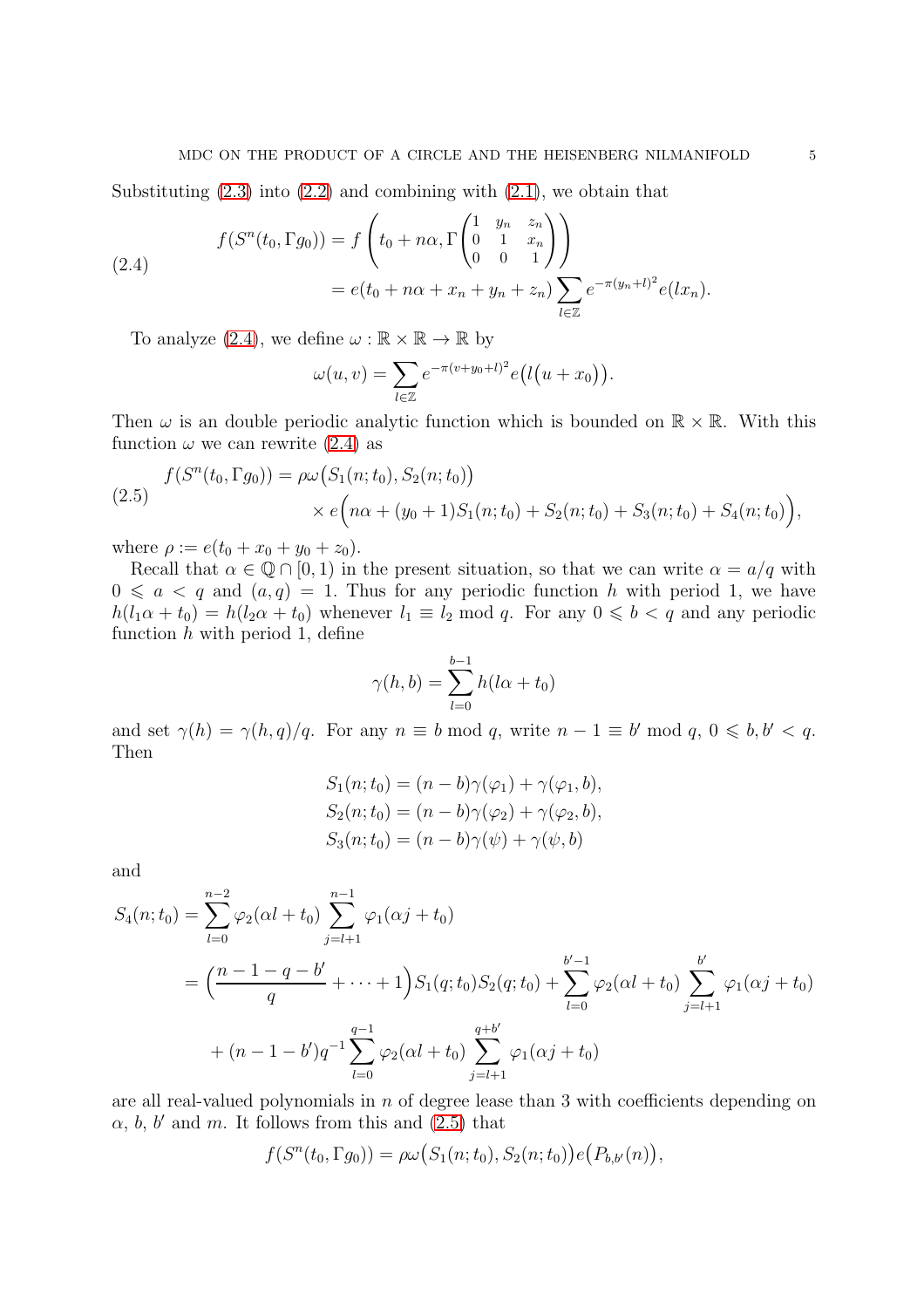where  $P_{b,b'}(n)$  is a real-valued polynomial in n of degree lease than 3 with coefficients depending on  $\alpha$ , b, b' and m, and then

<span id="page-5-0"></span>(2.6) 
$$
\sum_{n\leq N}\mu(n)f(S^n(t_0,\Gamma g_0))=\rho\sum_{b=0}^{q-1}\sum_{\substack{n\leq N\\ n\equiv b \bmod q}}\mu(n)\tilde{\omega}(n)e(P(n,b)),
$$

where  $\tilde{\omega}(n) = \omega(S_1(n; t_0), S_2(n; t_0))$  is a bounded smooth weight. Hence, by Lemma [2.2](#page-3-3) we have

(2.7) 
$$
\sum_{\substack{n \leq N \\ n \equiv b \bmod q}} \mu(n)e(P(n, b)) \ll_A \frac{N}{\log^A N}
$$

for arbitrary  $A > 0$ , where the implied constant depending on q (hence on  $\alpha$ ) and A only. Substituting this to  $(2.6)$  we obtain the desired estimate.

The other case  $f \in \mathcal{B}$  can be reduced to the case of skew products on  $\mathbb{T}^3$  which is already known as [\[9,](#page-15-9) Corollary 3.2].

<span id="page-5-1"></span>**Lemma 2.4.** ([\[9,](#page-15-9) Corollary 3.2]) Let  $\alpha \in \mathbb{R}$ , and let  $h_1, h_2 : \mathbb{T} \to \mathbb{R}$  be  $C^{\infty}$ -smooth functions,  $T : \mathbb{T}^3 \to \mathbb{T}^3$  be given by  $T(x, y, z) = (x + \alpha, y + h_1(x), z + h_2(x))$ . Then the Möbius Disjointness Conjecture holds for  $(\mathbb{T}^3, T)$ .

For the case that  $f \in \mathcal{B}$  we have the following proposition.

<span id="page-5-2"></span>**Proposition 2.5.** Let  $\mathcal{B} \subset C(\mathbb{T} \times \Gamma \backslash G)$  as above. Let S be as in Theorem [1.1](#page-1-2) and let  $f \in \mathcal{B}$ . Then, for any  $(t_0, \Gamma q_0) \in \mathbb{T} \times \Gamma \backslash G$ ,

$$
\lim_{N \to \infty} \frac{1}{N} \sum_{n=1}^{N} \mu(n) f(S^{n}(t_{0}, \Gamma g_{0})) = 0.
$$

*Proof.* Let  $\tilde{S} : \mathbb{T}^3 \to \mathbb{T}^3$  be given by

$$
\tilde{S}:(t,x,y)\mapsto (t+\alpha,x+\varphi_1(t),y+\varphi_2(t)),
$$

and  $\pi$  be the projection of  $\mathbb{T} \times \Gamma \backslash G$  onto  $\mathbb{T}^3$  given by

$$
\pi: \left(t, \Gamma\begin{pmatrix} 1 & y & z \\ 0 & 1 & x \\ 0 & 0 & 1 \end{pmatrix}\right) \mapsto (t, x, y).
$$

Then we have  $\pi \circ S = \tilde{S} \circ \pi$ , and hence  $(\mathbb{T}^3, \tilde{S})$  is a topological factor of  $(\mathbb{T} \times \Gamma \backslash G, S)$ .

Since  $f \in \mathcal{B}$ , there are some  $f_1 \in C(\mathbb{T})$  and  $f_2 \in V_0 \cap C(\Gamma \backslash G)$  such that  $f(t, \Gamma g) =$  $f_1(t)f_2(\Gamma g)$ . Then for any  $z' \in \mathbb{R}$ ,

$$
f_2\left(\Gamma\begin{pmatrix}1&y&z\\0&1&x\\0&0&1\end{pmatrix}\right)=f_2\left(\Gamma\begin{pmatrix}1&y&z+z'\\0&1&x\\0&0&1\end{pmatrix}\right)
$$

which shows that  $f_2$  is independent of the z-component and induces a well-defined continuous function  $\tilde{f}_2 \in C(\mathbb{T}^2)$  given by

$$
\tilde{f}_2(x,y) = f_2 \left( \Gamma \begin{pmatrix} 1 & y & z \\ 0 & 1 & x \\ 0 & 0 & 1 \end{pmatrix} \right)
$$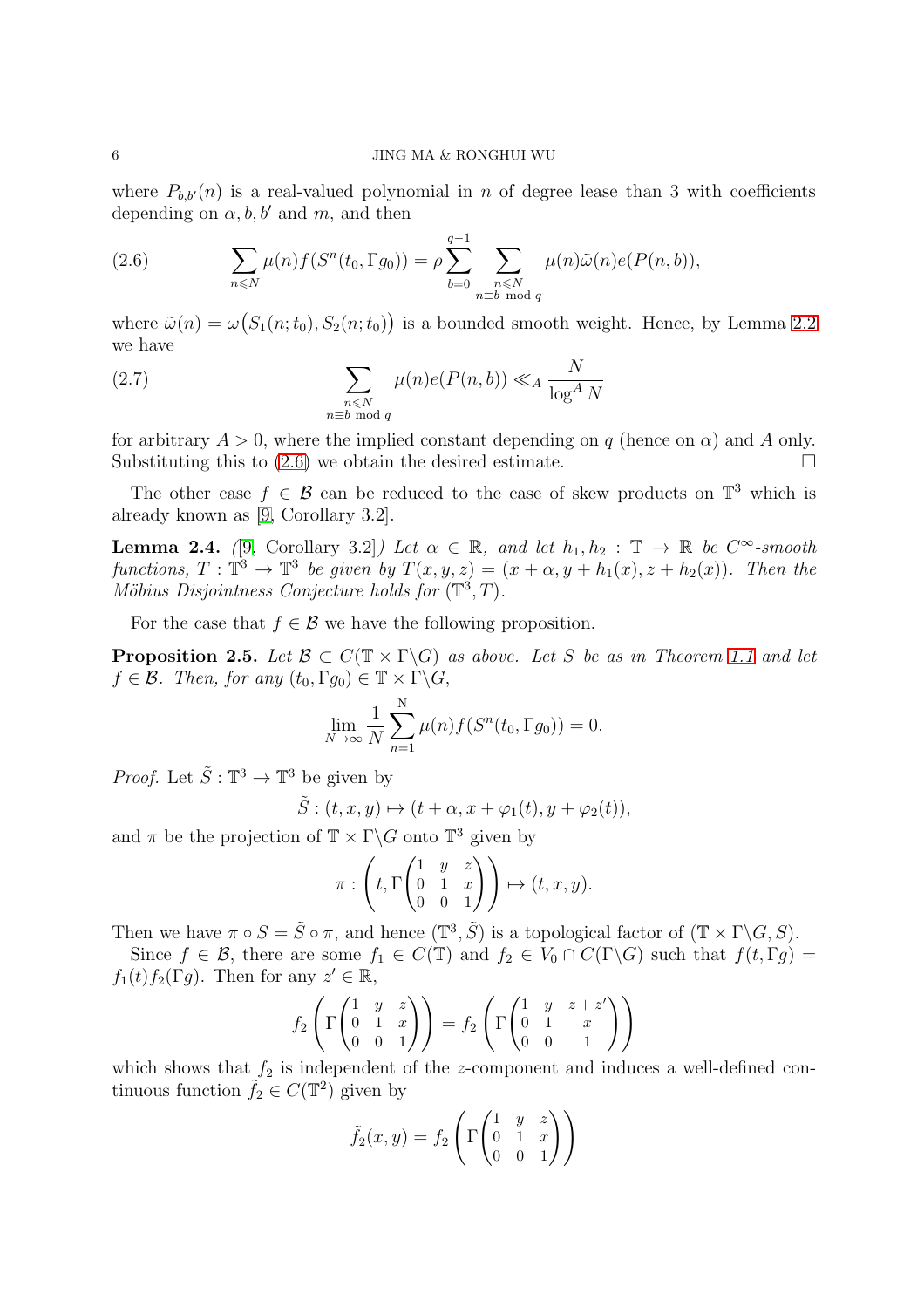for any  $z \in \mathbb{R}$ . Define  $\tilde{f}(t, x, y) \in C(\mathbb{T}^{3})$  by

$$
\tilde{f}(t, x, y) = f_1(t)\tilde{f}_2(x, y).
$$

Then  $f(t, \Gamma g) = \tilde{f} \circ \pi(t, \Gamma g)$  for any  $(t, \Gamma g) \in \mathbb{T} \times \Gamma \backslash G$ . Hence

$$
f(S^n(t_0, \Gamma g_0)) = \tilde{f} \circ \pi \circ S^n(t_0, \Gamma g_0) = \tilde{f} \circ \tilde{S}^n \circ \pi(t_0, \Gamma g_0)
$$

for any  $n \geq 1$ , and the sequence  $\{f(S^n(t_0, \Gamma g_0))\}_{n \geq 1}$  is observed in  $(\mathbb{T}^3, \tilde{S})$ . The desired result follows from Lemma [2.4.](#page-5-1)

Proof of Theorem [1.1](#page-1-2). Combining Propositions [2.3](#page-3-4) and [2.5](#page-5-2) we get that Theorem [1.1](#page-1-2)  $\Box$ holds.

# 3. Measure complexity

To prove Theorem [1.2](#page-1-3) for irrational  $\alpha$ , we will use the criterion given by Huang-Wang-Ye in [\[10\]](#page-15-7). To do this, we need the concept of measure complexity. In this section, we will collect some concepts and facts from [\[10\]](#page-15-7) without proof.

Let  $(X, T)$  be a flow, and  $M(X, T)$  the set of all T-invariant Borel probability measures on X. A metric d on X is said to be compatible if the topology induced by d is the same as the given topology on X. For a compatible metric d and an  $n \in \mathbb{N}$ , define

(3.1) 
$$
\bar{d}_n(x,y) = \frac{1}{n} \sum_{j=0}^{n-1} d(T^j x, T^j y)
$$

for  $x, y \in X$ . Then, for  $\varepsilon > 0$ , let

<span id="page-6-0"></span>
$$
B_{\bar{d}_n}(x,\varepsilon) = \{ y \in X : \bar{d}_n(x,y) < \varepsilon \},
$$

with which we can further define, for  $\rho \in M(X,T)$ ,

$$
s_n(X,T,d,\rho,\varepsilon)=\min\{m\in\mathbb{N}:\exists x_1,...,x_m\in X,\text{ s. t. }\rho(\cup_{j=1}^m B_{\bar{d}_n}(x_j,\varepsilon))>1-\varepsilon\}.
$$

Let  $(X, d, T, \rho)$  be as above, and let  $\{u(n)\}_{n\geq 1}$  be an increasing sequence satisfying  $1 \leq$  $u(n) \to \infty$  as  $n \to \infty$ . We say that the measure complexity of  $(X, d, T, \rho)$  is weaker than  $u(n)$  if

$$
\liminf_{n \to \infty} \frac{s_n(X, T, d, \rho, \varepsilon)}{u(n)} = 0
$$

for any  $\varepsilon > 0$ . In view of Lemma [3.2](#page-7-0) this property is independent of the choice of compatible metrics. Hence we can say instead that the measure complexity of  $(X, T, \rho)$ is weaker than  $u(n)$ . We say the measure complexity of  $(X, T, \rho)$  is sub-polynomial if the measure complexity of  $(X, T, \rho)$  is weaker than  $n^{\tau}$  for any  $\tau > 0$ .

We will use the equivalent condition provided by Huang-Wang-Ye [\[10\]](#page-15-7) to derive that the Möbius Disjointness Conjecture holds for our flow  $(\mathbb{T} \times \Gamma \backslash G, T)$  as in Theorem [1.2](#page-1-3) for  $\alpha$  irrational. The following lemma is the main theorem of [\[10\]](#page-15-7) which gives a criterion of the Möbius Disjointness Conjecture.

<span id="page-6-1"></span>**Lemma 3.1.** ([\[10,](#page-15-7) Theorem 1.1]) If the measure complexity of  $(X, T, \rho)$  is sub-polynomial for any  $\rho \in M(X;T)$ , then the Möbius Disjointness Conjecture holds for  $(X,T)$ .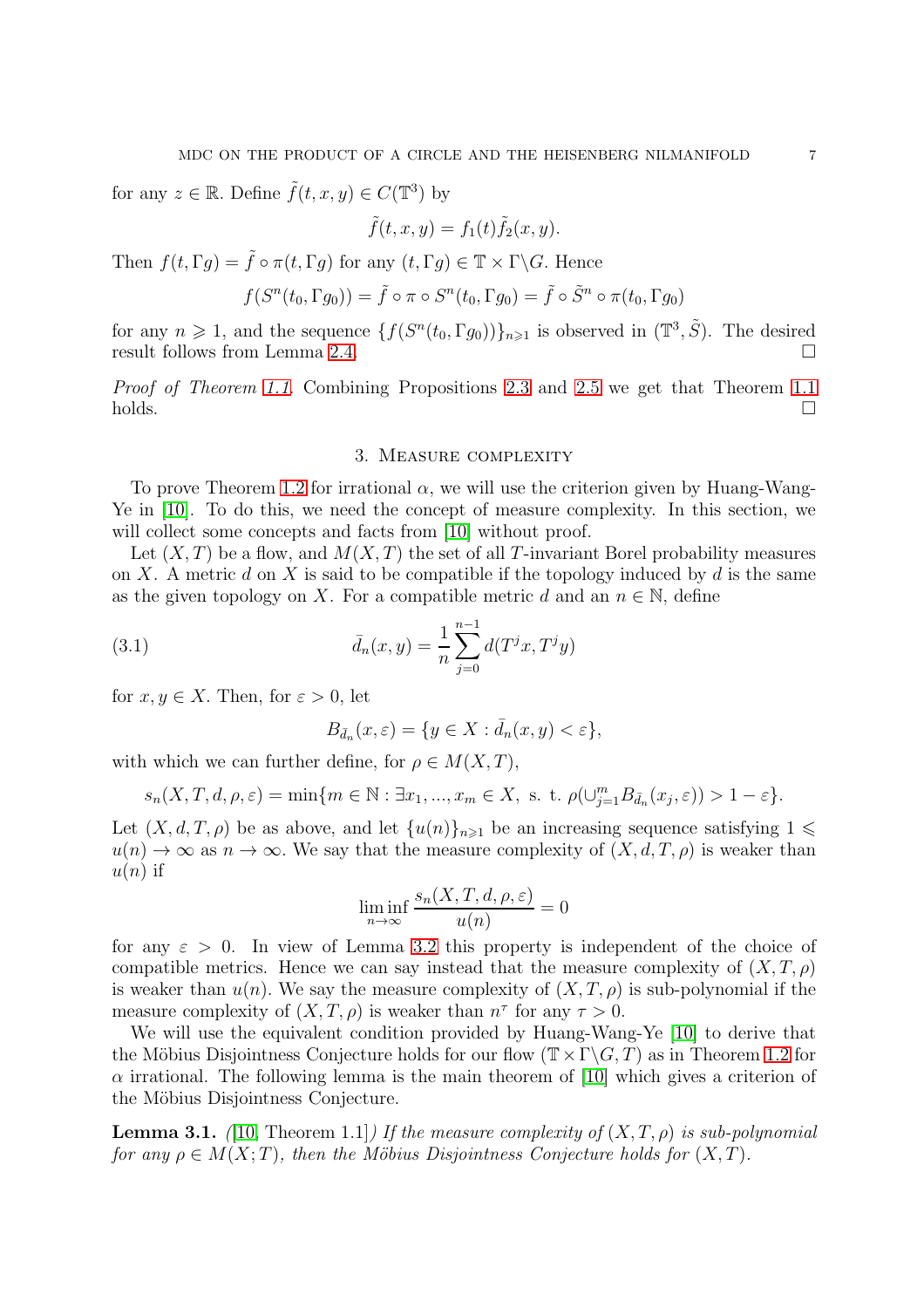Let  $(X, T)$  and  $(Y, S)$  be two flows, d and d' the metrics on X and Y, respectively. Let  $\rho \in M(X,T)$ ,  $\nu \in M(Y,S)$ ,  $\mathcal{B}_X$  and  $\mathcal{B}_Y$  be the Borel  $\sigma$ -algebras of X and Y, respectively. We say  $(X, \mathcal{B}_X, T, \rho)$  is measurably isomorphic to  $(Y, \mathcal{B}_Y, S, \nu)$ , if there exist  $X' \subset X$ ,  $Y' \subset Y$  with  $\rho(X') = \nu(Y') = 1$ ,  $TX' \subset X'$ ,  $SY' \subset Y'$ , and an invertible measurepreserving map  $\theta: X' \to Y'$  such that  $\theta \circ T(x) = S \circ \theta(x)$  for any  $x \in X'$ . The following lemma is important when calculating the measure complexity.

<span id="page-7-0"></span>**Lemma 3.2.** ([\[10,](#page-15-7) Proposition 2.2]) Let  $\{u(n)\}_{n\geqslant1}$  be an increasing sequence satisfying  $1 \leq u(n) \to \infty$  as  $n \to 1$ . Assume that  $(X, \mathcal{B}_X, T, \rho)$  is measurably isomorphic to  $(Y, \mathcal{B}_Y, S, \nu)$ . Then the measure complexity of  $(X, d, T, \rho)$  is weaker than  $u(n)$  if and only if the measure complexity of  $(Y, d', S, \nu)$  is weaker than  $u(n)$ .

Now we need to choose a proper metric on  $\mathbb{T} \times \Gamma \backslash G$ . The following facts can be found in Sections 2 and 5 in Green-Tao [\[7\]](#page-15-2), which we will directly state without proof.

The lower central series filtration  $G_{\bullet}$  on G is the sequence of closed connected subgroups

$$
G = G_1 \supseteq G_2 \supseteq G_3 = \{id_G\},\
$$

where

$$
G_2 = [G_1, G] = \left(\begin{smallmatrix} 1 & 0 & \mathbb{R} \\ 0 & 1 & 0 \\ 0 & 0 & 1 \end{smallmatrix}\right)
$$

and  $\mathrm{id}_G$  is the identity element of G. Let  $\mathfrak g$  be the Lie algebra of G. Let

<span id="page-7-1"></span>
$$
X_1 = \begin{pmatrix} 0 & 0 & 0 \\ 0 & 0 & 1 \\ 0 & 0 & 0 \end{pmatrix}, \qquad X_2 = \begin{pmatrix} 0 & 1 & 0 \\ 0 & 0 & 0 \\ 0 & 0 & 0 \end{pmatrix}, \qquad X_3 = \begin{pmatrix} 0 & 0 & 1 \\ 0 & 0 & 0 \\ 0 & 0 & 0 \end{pmatrix}.
$$

Then  $\mathcal{X} = \{X_1, X_2, X_3\}$  is a Mal'cev basis adapted to  $G_{\bullet}$ . The corresponding Mal'cev coordinate map  $\kappa: G \to \mathbb{R}^3$  is given by

(3.2) 
$$
\kappa\left(\left(\begin{smallmatrix} 1 & y & z \\ 0 & 1 & x \\ 0 & 0 & 1 \end{smallmatrix}\right)\right) = (x, y, z - xy)
$$

and the metric  $d_G$  on G is defined by

$$
d_G(g_1, g_2) := \inf \left\{ \sum_{i=0}^{n-1} \min(|\kappa(h_{i-1}^{-1}h_i)|, |\kappa(h_i^{-1}h_{i-1})|) : h_0, \dots, h_n \in G, h_0 = g_1, h_n = g_2 \right\}
$$

from which we see that  $d_G$  is left-invariant. By  $(3.2)$ , we can get

(3.3) 
$$
\left| \kappa \left( \begin{pmatrix} 1 & y & z \\ 0 & 1 & x \\ 0 & 0 & 1 \end{pmatrix} \right) \right| \leqslant |x| + |y| + |z|
$$

with  $x, y \in [0, 1)$ . The above metric on G descends to a metric on  $\Gamma \backslash G$  given by

<span id="page-7-4"></span><span id="page-7-3"></span>
$$
d_{\Gamma\backslash G}(\Gamma g_1,\Gamma g_2):=\inf\big\{d_G(g_1',g_2')\ :\ g_1',g_2'\in G, \Gamma g_1=\Gamma g_1', \Gamma g_2=\Gamma g_2'\big\}.
$$

It can be proved that  $d_{\Gamma\backslash G}$  is indeed a metric on  $\Gamma\backslash G$ . Since  $d_G$  is left-invariant,

(3.4) 
$$
d_{\Gamma \backslash G}(\Gamma g_1, \Gamma g_2) = \inf_{\gamma \in \Gamma} d_G(g_1, \gamma g_2).
$$

Finally, take  $d_{\mathbb{T}}$  to be the canonical Euclidean metric on  $\mathbb{T}$ , and  $d = d_{\mathbb{T} \times \Gamma \backslash G}$  the  $l^{\infty}$ -product metric of  $d_{\mathbb{T}}$  and  $d_{\mathbb{T}\setminus G}$  given by

<span id="page-7-2"></span>(3.5) 
$$
d((t_1, \Gamma g_1), (t_2, \Gamma g_2)) = \max (d_{\mathbb{T}}(t_1, t_2), d_{\Gamma \backslash G}(\Gamma g_1, \Gamma g_2)).
$$

In view of Lemma [3.2,](#page-7-0) the choice of compatible metrics does not affect the measure complexity. Thus the above choice of d is admissible.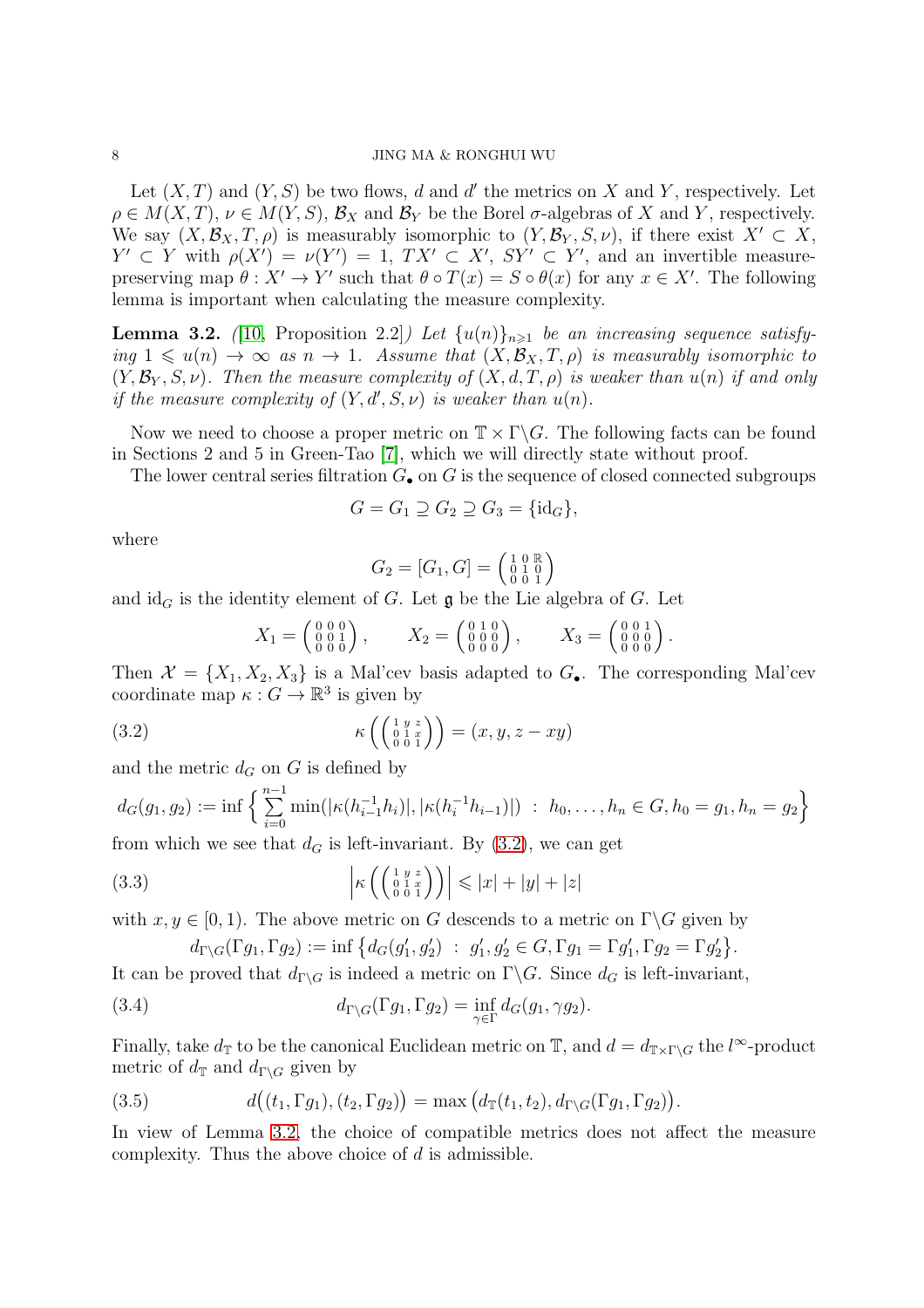### 4. Proof of Theorem [1.2](#page-1-3)

In this section, we assume that  $\alpha$  is irrational and prove Theorem [1.2](#page-1-3) for irrational  $\alpha$ . Then combine with Theorem [1.1](#page-1-2) we get Theorem [1.2.](#page-1-3)

Let

$$
\alpha = [0; a_1, a_2, \dots, a_i, \dots] = \frac{1}{a_1 + \frac{1}{a_2 + \frac{1}{a_3 + \dotsb}}}
$$

be the continued fraction expansion of  $\alpha$ . Then the expansion is infinite since  $\alpha$  is irrational. Let  $l_i/q_i = [0; a_1, a_2, \ldots, a_i]$  be the *i*-th convergent of  $\alpha$ . Let  $\mathcal{Q} = \{q_i : i \geq 1\}$ . For  $B > 2$ , define

$$
\mathcal{Q}^{\flat}(B) = \{q_i \in \mathcal{Q} : q_{i+1} \leqslant q_i^B\} \cup \{1\}, \qquad \mathcal{Q}^{\sharp}(B) = \{q_i \in \mathcal{Q} : q_{i+1} > q_i^B > 1\}.
$$

Furthermore, we define

$$
M_1(B) = \bigcup_{q_i \in \mathcal{Q}^{\sharp}(B)} \{ m \in \mathbb{Z} : q_i \leqslant |m| < q_{i+1}, q_i | m \} \cup \{ 0 \}
$$

and define  $M_2(B) = \mathbb{Z} \backslash M_1(B)$ . Now expand  $\phi$  into Fourier series

$$
\phi(t) = \sum_{m \in \mathbb{Z}} \hat{\phi}(m)e(mt),
$$

and further decompose  $\phi$  as

$$
\phi(t) = \phi_1(t) + \phi_2(t)
$$
  
 := 
$$
\sum_{m \in M_1(B)} \hat{\phi}(m)e(mt) + \sum_{m \in M_2(B)} \hat{\phi}(m)e(mt).
$$

We call  $\phi_1$  and  $\phi_2$  the resonant and non-resonant part of  $\phi$ , respectively. Let  $\eta(t) = \phi^2(t)$ . We can do the same decompositions for  $\eta$  and  $\psi$ , getting

(4.1) 
$$
\eta(t) = \eta_1(t) + \eta_2(t), \qquad \psi(t) = \psi_1(t) + \psi_2(t).
$$

Note that the above decompositions of  $\phi$ ,  $\eta$  and  $\psi$  depend on the parameter B, though we do not make it explicit.

In our proof of Theorem [1.2](#page-1-3) for irrational  $\alpha$  we still need a lemma from [\[9\]](#page-15-9).

<span id="page-8-0"></span>**Lemma 4.1.** ([\[9,](#page-15-9) Lemma 4.2]) Let  $B > 2$  and let  $\{a(m)\}_{m \in \mathbb{Z}}$  be a sequence such that  $|a(m)| \ll m^{-2B}$ . Then the series

<span id="page-8-2"></span><span id="page-8-1"></span>
$$
\sum_{m \in M_2(B)} \frac{a(m)}{e(m\alpha) - 1}
$$

is absolutely convergent.

Define

(4.2) 
$$
g_{\phi}(t) = \sum_{m \in M_2(B)} \hat{\phi}(m) \frac{e(mt)}{e(m\alpha) - 1}.
$$

Since  $\phi$  is assumed to be  $C^{\infty}$ -smooth, we have  $\hat{\phi}(m) \ll |m|^{-2B}$  for any  $B > 0$ . Therefore, by Lemma [4.1,](#page-8-0)  $g_{\phi}$  is a continuous periodic function with period 1 and satisfies

(4.3) 
$$
g_{\phi}(t + \alpha) - g_{\phi}(t) = \phi_2(t).
$$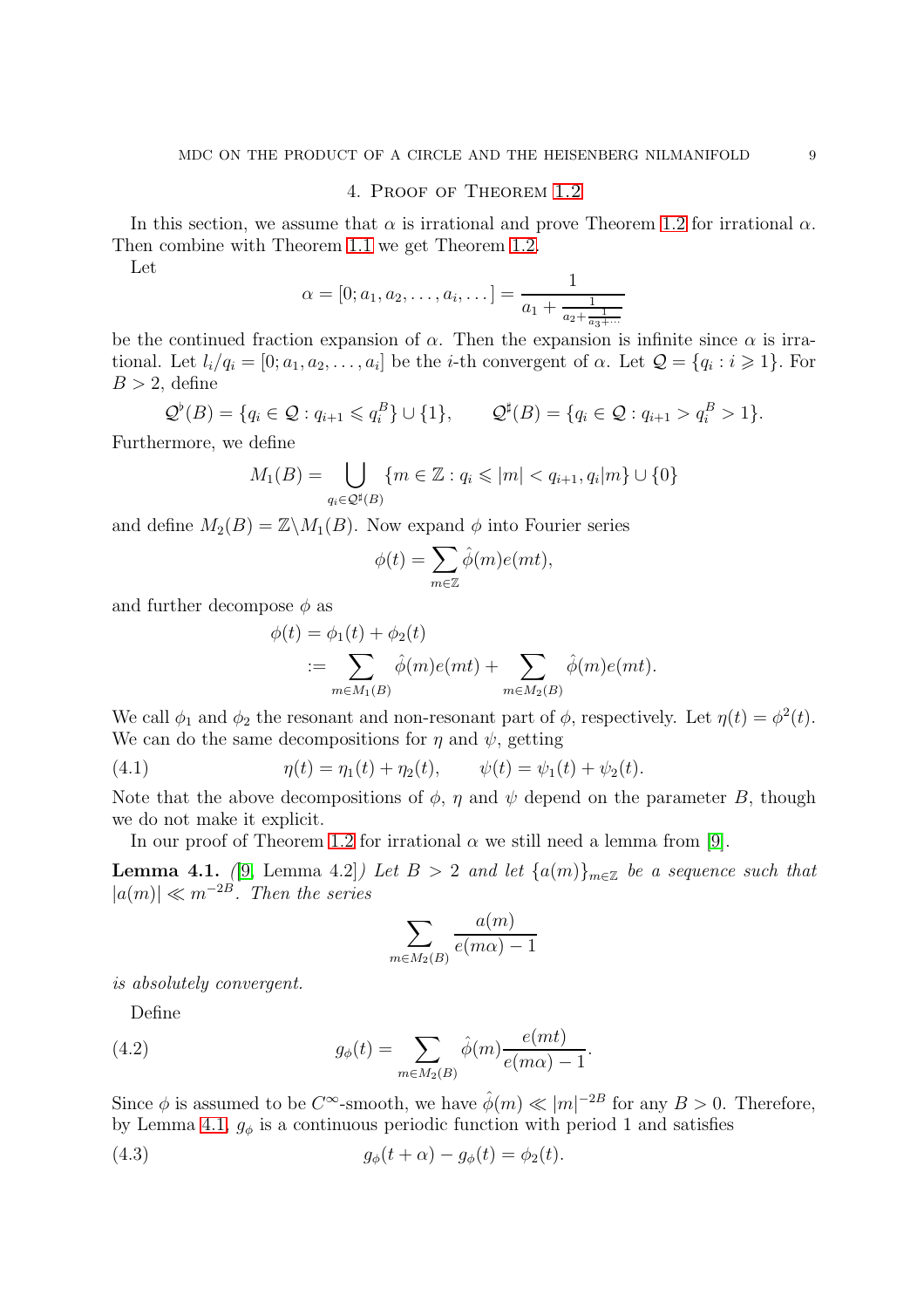Similarly, there exist continuous periodic functions  $g_{\eta}$  and  $g_{\psi}$  with period 1 such that

(4.4) 
$$
\eta_2(t) = g_\eta(t + \alpha) - g_\eta(t), \qquad \psi_2(t) = g_\psi(t + \alpha) - g_\psi(t).
$$

<span id="page-9-0"></span>To investigate the resonant part, define

(4.5) 
$$
\Phi_n(t) = \sum_{l=0}^{n-1} \phi_1(l\alpha + t), \quad H_n(t) = \sum_{l=0}^{n-1} \eta_1(l\alpha + t), \quad \Psi_n(t) = \sum_{l=0}^{n-1} \psi_1(l\alpha + t)
$$

for  $n \in \mathbb{N}$  and  $t \in \mathbb{T}$ . For  $n = q_i$ , Huang-Liu-Wang [\[9\]](#page-15-9) proved the following proposition.

<span id="page-9-1"></span>**Lemma 4.2.** ([\[9,](#page-15-9) Lemma 4.3]) Let  $B > 2$ . Then there exists a positive constant  $C_1 =$  $C_1(B)$  depending on B only, such that the three inequalities

 $|\Phi_{q_i}(t) - q_i \hat{\phi}(0)| \leqslant C_1 q_i^{-B+1}; \ \ |H_{q_i}(t) - q_i \hat{\eta}(0)| \leqslant C_1 q_i^{-B+1}; \ \ |\Psi_{q_i}(t) - q_i \hat{\psi}(0)| \leqslant C_1 q_i^{-B+1}$ hold simultaneously for all  $t \in \mathbb{T}$  and all  $q_i \in \mathbb{Q}^{\sharp}(B)$ .

Now we are ready to prove Theorem [1.2](#page-1-3) for irrational  $\alpha$  and the skew product T defined in [\(1.3\)](#page-1-1). We will prove the following proposition.

<span id="page-9-3"></span>**Proposition 4.3.** Let  $(\mathbb{T} \times \Gamma \backslash G, T)$  be as in Theorem [1.2](#page-1-3) with  $\alpha$  irrational. Then the measure complexity of  $(\mathbb{T} \times \Gamma \backslash G, T)$  is sub-polynomial for any  $\rho \in M(\mathbb{T} \times \Gamma \backslash G, T)$ .

*Proof.* Fix  $\tau > 0$ . We want to show that, for any  $\varepsilon > 0$ ,

$$
\liminf_{n \to \infty} \frac{s_n(\mathbb{T} \times \Gamma \backslash G, T, d, \rho, \varepsilon)}{n^{\tau}} = 0.
$$

Without loss of generality, we assume that both  $\tau$ ,  $\varepsilon < 10^{-2}$ , and  $\tau^{-1}$ ,  $\varepsilon^{-1}$  are integers. Set  $B = 8\tau^{-1} + 1$ .

Firstly, assume that  $\mathcal{Q}^{\sharp}(B)$  is infinite. Construct a transformation  $R : \mathbb{T} \times \Gamma \backslash G \to$  $\mathbb{T} \times \Gamma \backslash G$  as

(4.6) 
$$
R: (t, \Gamma g) \mapsto \left( t, \Gamma g \begin{pmatrix} 1 & kg_{\phi}(t) & \frac{1}{2}kg_{\phi}^2(t) - \frac{1}{2}kg_{\eta}(t) + g_{\psi}(t) \\ 0 & 1 & g_{\phi}(t) \\ 0 & 0 & 1 \end{pmatrix} \right).
$$

Write  $T_1 = R^{-1} \circ T \circ R$ . Then a straightforward calculation gives  $T_1(t, \Gamma g) = R^{-1} \circ T \circ R(t, \Gamma g)$ 

<span id="page-9-2"></span>
$$
= R^{-1} \circ T \left( t, \Gamma g \begin{pmatrix} 1 & kg_{\phi}(t) & \frac{1}{2}kg_{\phi}^{2}(t) - \frac{1}{2}kg_{\eta}(t) + g_{\psi}(t) \\ 0 & 1 & g_{\phi}(t) \end{pmatrix} \right)
$$
  
\n
$$
= R^{-1} \left( t + \alpha, \Gamma g \begin{pmatrix} 1 & k\phi(t) + kg_{\phi}(t) & \psi(t) + kg_{\phi}(t)\phi(t) + \frac{1}{2}kg_{\phi}^{2}(t) - \frac{1}{2}kg_{\eta}(t) + g_{\psi}(t) \\ 0 & 1 & \phi(t) + g_{\phi}(t) \end{pmatrix} \right)
$$
  
\n
$$
= \left( t + \alpha, \Gamma g \begin{pmatrix} 1 & k\phi(t) + kg_{\phi}(t) - kg_{\phi}(t + \alpha) & \omega \\ 0 & 1 & \phi(t) + g_{\phi}(t) - g_{\phi}(t + \alpha) \\ 0 & 0 & 1 \end{pmatrix} \right),
$$

where

$$
\omega = \frac{1}{2} k g_{\phi}^{2}(t + \alpha) + \frac{1}{2} k g_{\phi}^{2}(t) - k g_{\phi}(t) g_{\phi}(t + \alpha) + \frac{1}{2} k g_{\eta}(t + \alpha)
$$
  

$$
- g_{\psi}(t + \alpha) - k \phi(t) g_{\phi}(t + \alpha) + \psi(t) + k \phi(t) g_{\phi}(t) - \frac{1}{2} k g_{\eta}(t) + g_{\psi}(t).
$$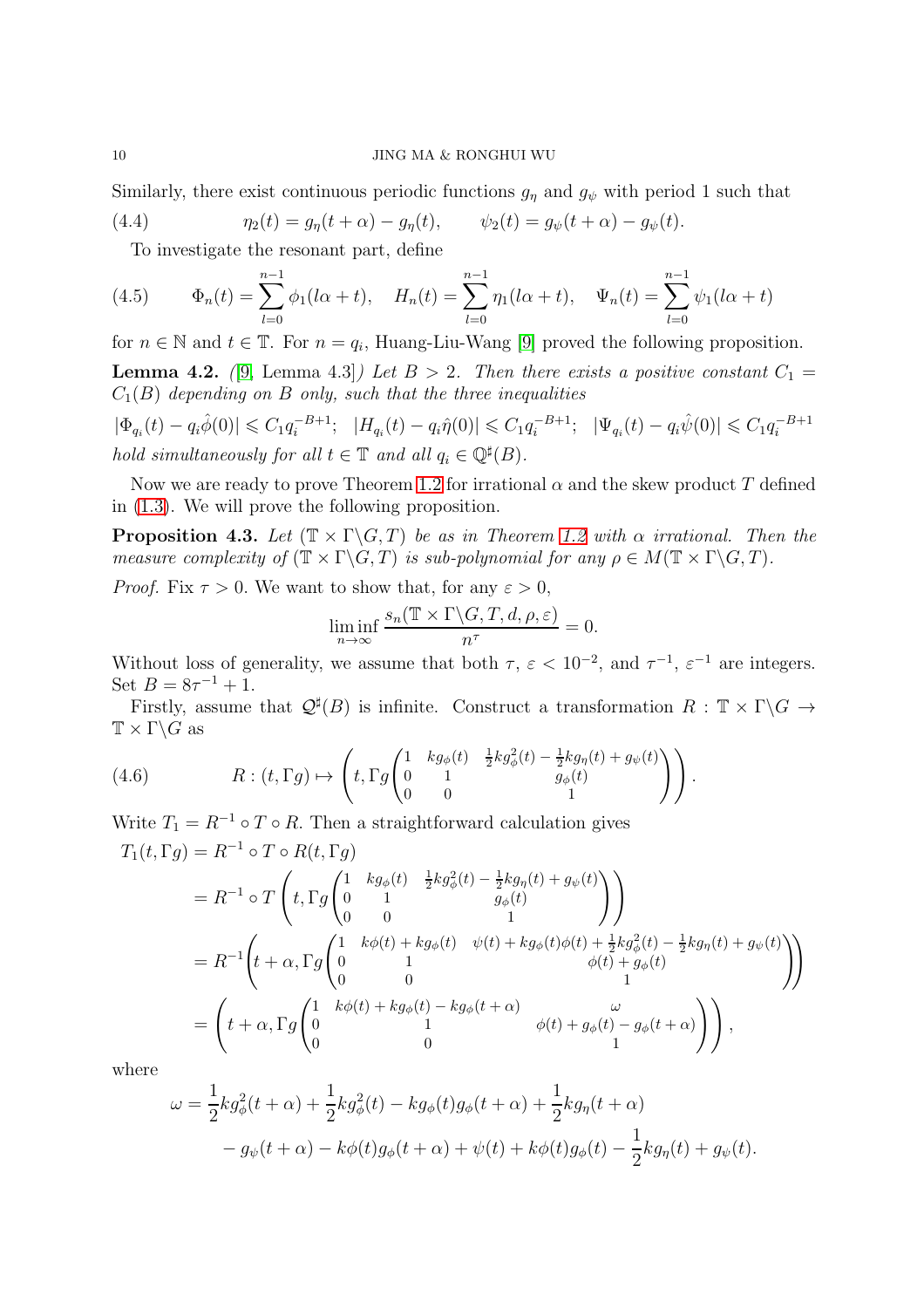So  $\omega$  can be simplified as

(4.7)  
\n
$$
\omega = \frac{1}{2}k(g_{\phi}(t+\alpha) - g_{\phi}(t))^{2} + \frac{1}{2}k(g_{\eta}(t+\alpha) - g_{\eta}(t)) - k\phi(t)(g_{\phi}(t+\alpha) - g_{\phi}(t)) + \psi_{1}(t)
$$
\n
$$
= \frac{1}{2}k\phi_{2}^{2}(t) + \frac{1}{2}k\eta_{2}(t) - k\phi(t)\phi_{2}(t) + \psi_{1}(t)
$$
\n
$$
= \frac{1}{2}k(\phi(t) - \phi_{2}(t))^{2} - \frac{1}{2}k\phi^{2}(t) + \frac{1}{2}k\eta_{2}(t) + \psi_{1}(t)
$$
\n
$$
= \frac{1}{2}k\phi_{1}^{2}(t) - \frac{1}{2}k\eta_{1}(t) + \psi_{1}(t),
$$

where we have used  $(4.2)$ ,  $(4.4)$  and  $(4.3)$ . It follows that

(4.8) 
$$
T_1: (t, \Gamma g) \mapsto \left( t + \alpha, \Gamma g \begin{pmatrix} 1 & k\phi_1(t) & \frac{1}{2}k\phi_1^2(t) - \frac{1}{2}k\eta_1(t) + \psi_1(t) \\ 0 & 1 & \phi_1(t) \\ 0 & 0 & 1 \end{pmatrix} \right)
$$

and then

<span id="page-10-2"></span>
$$
T_1^n:(t,\Gamma g)\mapsto \left(t+n\alpha,\Gamma g\begin{pmatrix}1&k\Phi_n(t)&\frac{1}{2}k\Phi_n^2(t)-\frac{1}{2}kH_n(t)+\Psi_n(t)\\0&1&\Phi_n(t)\\0&0&1\end{pmatrix}\right).
$$

Clearly, R is a homeomorphism on  $\mathbb{T} \times \Gamma \backslash G$ . Hence by Lemma [3.2,](#page-7-0) we need only to show that the measure complexity of  $(\mathbb{T} \times \Gamma \backslash G, T_1, v)$  is weak than  $n^{\tau}$ , where  $v = \rho \circ R$ .

Let  $C_1 = C_1(B) > 0$  be the constant in Lemma [4.2.](#page-9-1) The functions  $\phi_1(t)$ ,  $\eta_1(t)$  and  $\psi_1(t)$  are Lipschitz continuous, and therefore there exists  $L > 0$  such that

<span id="page-10-1"></span>(4.9) 
$$
|\phi_1(t_1) - \phi_1(t_2)| \le L \|t_1 - t_2\|,
$$

$$
|\eta_1(t_1) - \eta_1(t_2)| \le L \|t_1 - t_2\|,
$$

$$
|\psi_1(t_1) - \psi_1(t_2)| \le L \|t_1 - t_2\|
$$

for any  $t_1, t_2 \in \mathbb{T}$ . We also assume that L is large enough such that  $L > \varepsilon^{-1}$ . Moreover, since  $\phi_1(t)$ ,  $\eta_1(t)$  and  $\psi_1(t)$  are continuous, there exists a constant  $C_2 > 0$  such that

$$
|\phi_1(t)| \leq C_2, \qquad |\eta_1(t)| \leq C_2, \qquad |\psi_1(t)| \leq C_2
$$

for all  $t \in \mathbb{T}$ . Since  $q_i \to \infty$  as  $i \to \infty$ , there exists a constant  $I_0 > 0$  such that  $(C_1 +$  $C_2$ )/ $q_i < \varepsilon$  for all  $i \geqslant I_0$ . For  $i \geqslant I_0$ , define

$$
F_1(i) = \left\{ t = \frac{j\varepsilon}{Lq_i} \in \mathbb{T} \ : \ j = 0, 1, \dots, \frac{Lq_i}{\varepsilon} - 1 \right\}
$$

and

$$
F_2(i) = \left\{ \Gamma g = \begin{pmatrix} 1 & j_2(q_i^2 L)^{-1} & j_3(q_i^2 L)^{-1} \\ 0 & 1 & j_1(q_i^2 L)^{-1} \\ 0 & 0 & 1 \end{pmatrix} \in \Gamma \backslash G \; : \; j_1, j_2, j_3 = 0, 1, \ldots, q_i^2 L - 1 \right\}.
$$

Let

<span id="page-10-0"></span>
$$
F(i) = \{ (t, \Gamma g) \in \mathbb{T} \times \Gamma \backslash G : t \in F_1(i), \Gamma g \in F_2(i) \}.
$$

Then  $\sharp F(i) = \varepsilon^{-1} L^4 q_i^7$ .

Now assume that  $q_i \in \mathcal{Q}^{\sharp}(B)$  with  $i \geq l_0$  and set

$$
(4.10) \t\t n_i = q_i^{B-1}.
$$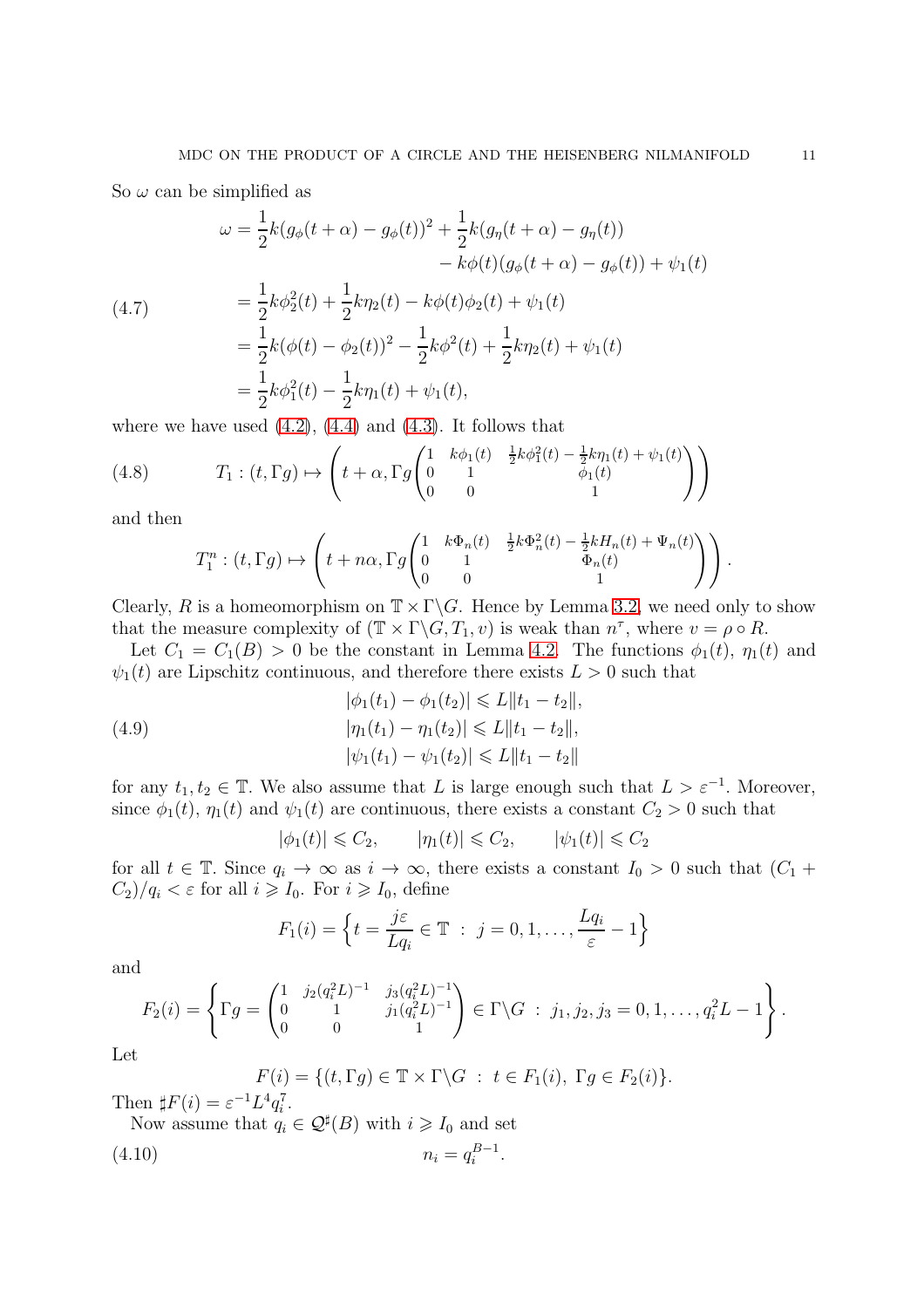Then any positive integer  $m \leq n_i$  can be uniquely written as

$$
(4.11) \t\t\t m = a_m q_i + b_m
$$

with  $0 \leq b_m < q_i$  and  $a_m \leqslant q_i^{B-2}$ . By the definition of  $F(i)$ , for any

<span id="page-11-1"></span>
$$
(t, \Gamma g) = \left( t, \Gamma \begin{pmatrix} 1 & y & z \\ 0 & 1 & x \\ 0 & 0 & 1 \end{pmatrix} \right) \in \mathbb{T} \times \Gamma \backslash G
$$

with  $x, y, z \in [0, 1)$ , there exists

$$
(t^*, \Gamma g^*) = \left(t^*, \Gamma \begin{pmatrix} 1 & y^* & z^* \\ 0 & 1 & x^* \\ 0 & 0 & 1 \end{pmatrix}\right) \in F(i)
$$

such that  $||t - t^*|| \leqslant \varepsilon/(Lq_i)$  and

(4.12) 
$$
\max\{|x - x^*|, |y - y^*|, |z - z^*|\} \leq \frac{1}{q_i^2 L}.
$$

We want to show that  $d(T_1^m(t, \Gamma g), T_1^m(t^*, \Gamma g^*))$  is small for any  $m \leq n_i$ , where  $n_i$  is as in [\(4.10\)](#page-10-0). Let

<span id="page-11-2"></span>
$$
Y(m) = \begin{pmatrix} 1 & k\Phi_m(t) & \frac{1}{2}k\Phi_m^2(t) - \frac{1}{2}kH_m(t) + \Psi_m(t) \\ 0 & 1 & \Phi_m(t) \\ 0 & 0 & 1 \end{pmatrix}
$$

and

$$
Y^*(m) = \begin{pmatrix} 1 & k\Phi_m(t^*) & \frac{1}{2}k\Phi_m^2(t^*) - \frac{1}{2}kH_m(t^*) + \Psi_m(t^*) \\ 0 & 1 & \Phi_m(t^*) \\ 0 & 0 & 1 \end{pmatrix}.
$$

Then we have

<span id="page-11-0"></span>
$$
T_1^m(t,\Gamma g) = (t+\alpha m,\Gamma gY(m)),\quad T_1^m(t^*,\Gamma g^*) = (t^*+\alpha m,\Gamma g^*Y^*(m)).
$$

Therefore, by our choice of the metric on  $\mathbb{T} \times \Gamma \backslash G$  in [\(3.5\)](#page-7-2), we have

(4.13) 
$$
d(T_1^m(t, \Gamma g), T_1^m(t^*, \Gamma g^*)) \leqslant \max\left(\|t - t^*\|, d_{\Gamma \setminus G}(\Gamma gY(m), \Gamma g^*Y^*(m))\right).
$$

Since the term  $||t - t^*||$  can be arbitrarily small as  $q_i \to \infty$ , it remains only to bound the last term in [\(4.13\)](#page-11-0). By the triangle inequality and [\(3.4\)](#page-7-3) we get

<span id="page-11-3"></span>
$$
d_{\Gamma\backslash G}(\Gamma gY(m),\Gamma g^*Y^*(m)) \leq d_{\Gamma\backslash G}(\Gamma g^*Y(m),\Gamma gY(m)) + d_{\Gamma\backslash G}(\Gamma g^*Y^*(m),\Gamma g^*Y(m))
$$
  
(4.14)  

$$
\leq d_G(g^*Y(m),gY(m)) + d_G(g^*Y^*(m),g^*Y(m))
$$

$$
= d_G(g^*Y(m),gY(m)) + d_G(Y^*(m),Y(m)),
$$

where the last equality follows from the left invariance of  $d_G$ . Furthermore, from the definition of  $d_G$  we get

<span id="page-11-4"></span>(4.15) 
$$
d_G(g^*Y(m), gY(m)) \leq |\kappa(Y(m)^{-1}g^{-1}g^*Y(m))|,
$$

$$
d_G(Y^*(m), Y(m)) \leq |\kappa(Y(m)^{-1}Y^*(m))|,
$$

where  $\kappa$  is the Mal'cev coordinate map [\(3.2\)](#page-7-1), and  $|\cdot|$  is the  $l^{\infty}$ -norm on  $\mathbb{R}^{3}$ .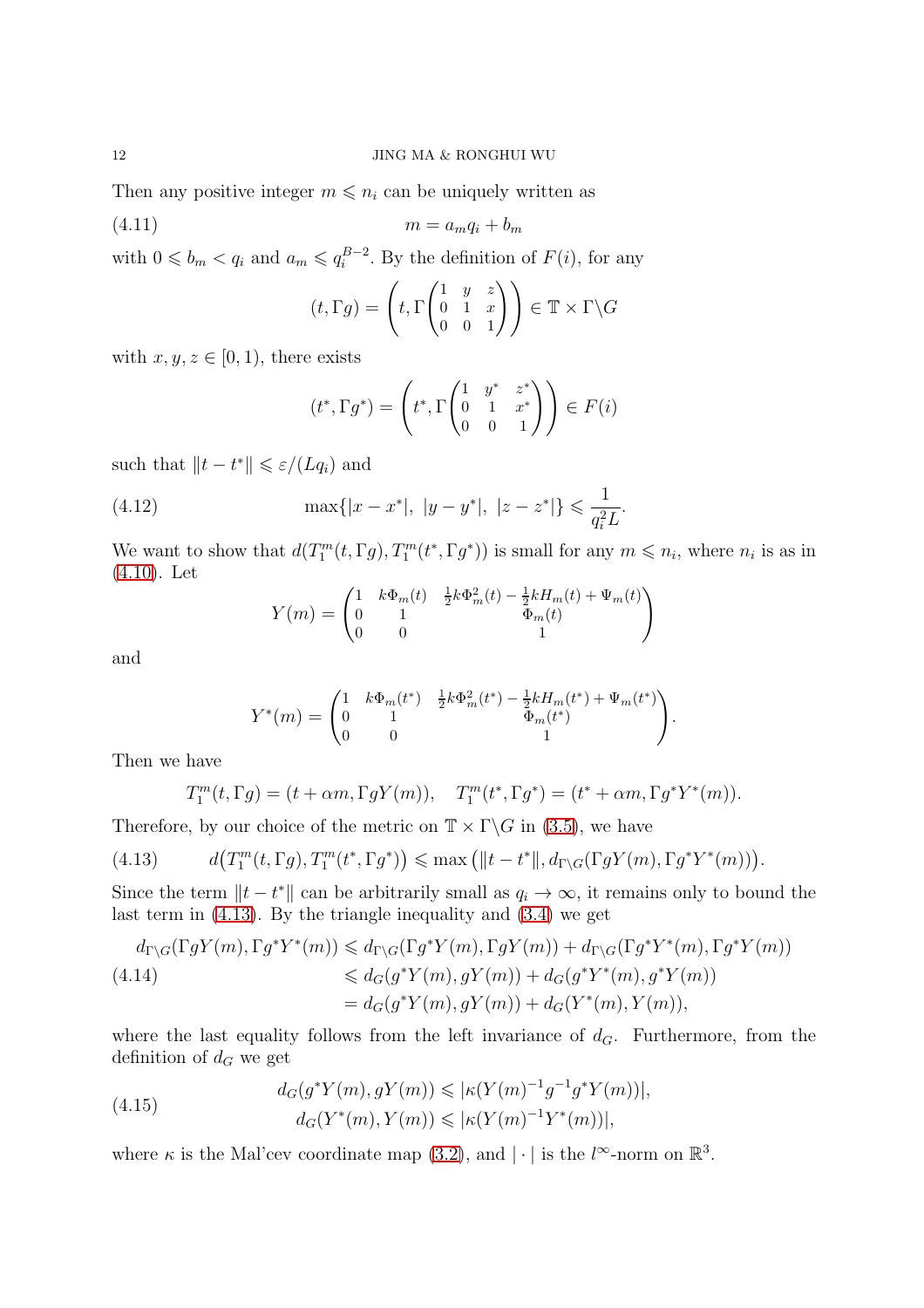A straightforward calculation gives

$$
Y(m)^{-1}g^{-1}g^*Y(m)
$$
  
=  $\begin{pmatrix} 1 & -k\Phi_m(t) & \frac{1}{2}k\Phi_m^2(t) + \frac{1}{2}kH_m(t) - \Psi_m(t) \\ 0 & 1 & -\Phi_m(t) \end{pmatrix} \begin{pmatrix} 1 & y^* - y & z^* - z + xy - x^*y \\ 0 & 1 & x^* - x \\ 0 & 0 & 1 \end{pmatrix}$   

$$
\times \begin{pmatrix} 1 & k\Phi_m(t) & \frac{1}{2}k\Phi_m^2(t) - \frac{1}{2}kH_m(t) + \Psi_m(t) \\ 0 & 0 & 1 \end{pmatrix}
$$
  
=  $\begin{pmatrix} 1 & y^* - y & z^* - z + y(x - x^*) + \Phi_m(t)(kx - kx^* - y + y^*) \\ 0 & 0 & 1 \end{pmatrix}$   
=  $\begin{pmatrix} 1 & y^* - y & z^* - z + y(x - x^*) + \Phi_m(t)(kx - kx^* - y + y^*) \\ 0 & 0 & 1 \end{pmatrix}$ .

Since  $x, y \in [0, 1)$ , from  $(3.3)$  we get

$$
|\kappa(Y(m)^{-1}g^{-1}g^*Y(m))| \leq ( \max(|k|, 1)|\Phi_m(t)| + 2)(|x - x^*| + |y - y^*| + |z - z^*|).
$$

By Lemma [4.2,](#page-9-1) and noticing that  $\hat{\phi}(0) = 0$  as in [\(1.4\)](#page-1-4), we get

$$
|\Phi_{q_i}| \leqslant C_1 q_i^{-B+1}.
$$

Hence by the definition of  $\Phi_n(t)$  and [\(4.11\)](#page-11-1), we obtain

$$
|\Phi_m(t)| \leqslant \sum_{r=0}^{a_m-1} |\Phi_{q_i}(t+r q_i \alpha)| + \sum_{l=0}^{b_m} |\phi_1(t+(a_m q_i+l)\alpha)| \leqslant \frac{C_1 a_m}{q_i^{B-1}} + C_2 q_i \leqslant \frac{C_1}{q_i} + C_2 q_i.
$$

Thus by  $(4.12)$ ,  $(4.14)$  and  $(4.15)$ , we obtain

<span id="page-12-0"></span>
$$
d_G(g^*Y(m), gY(m)) \leq ( \max(|k|, 1)|\Phi_m(t)| + 2)(|x - x^*| + |y - y^*| + |z - z^*|)
$$
  

$$
\leq (\max(|k|, 1)(1 + C_2 q_i) + 2)\frac{3}{q_i^2 L} \leq 6(\max(|k|, 1) + 1)\varepsilon.
$$

The treatment of  $d_G(Y^*(m), Y(m))$  is similar. We calculate that

$$
Y^{-1}(m)Y^{*}(m) = \begin{pmatrix} 1 & -k\Phi_{m}(t) & \frac{1}{2}k\Phi_{m}^{2}(t) + \frac{1}{2}kH_{m}(t) - \Psi_{m}(t) \\ 0 & 1 & -\Phi_{m}(t) \\ 0 & 0 & 1 \end{pmatrix}
$$

$$
\times \begin{pmatrix} 1 & k\Phi_{m}(t^{*}) & \frac{1}{2}k\Phi_{m}^{2}(t^{*}) - \frac{1}{2}kH_{m}(t^{*}) + \Psi_{m}(t^{*}) \\ 0 & 1 & \Phi_{m}(t^{*}) \\ 0 & 0 & 1 \end{pmatrix}
$$

$$
= \begin{pmatrix} 1 & k(-\Phi_{m}(t) + \Phi_{m}(t^{*})) & \tilde{\omega} \\ 0 & 1 & -\Phi_{m}(t) + \Phi_{m}(t^{*}) \\ 0 & 0 & 1 \end{pmatrix},
$$

where

$$
\tilde{\omega} = \frac{1}{2}k(\Phi_m(t^*) - \Phi_m(t))^2 + \frac{1}{2}k(H_m(t) - H_m(t^*)) + (\Psi_m(t^*) - \Psi_m(t)).
$$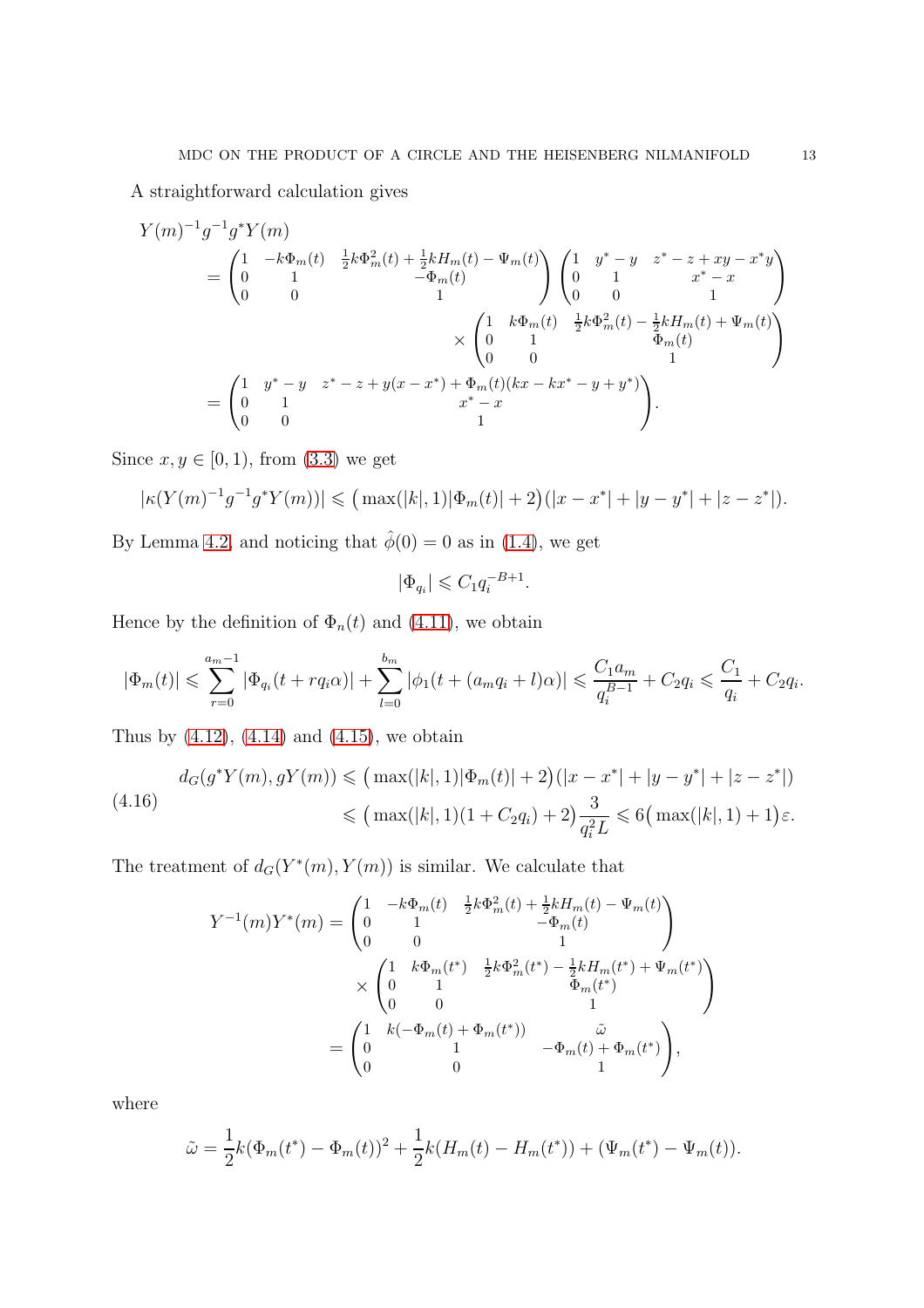By Lemma [4.2,](#page-9-1)  $(4.9)$  and  $(4.11)$ , we get

$$
|\Phi_m(t^*) - \Phi_m(t)| \leq \sum_{r=0}^{a_m - 1} \left( |\Phi_{q_i}(t^* + r q_i \alpha)| + |\Phi_{q_i}(t + r q_i \alpha)| \right) + \sum_{l=0}^{b_m} |\phi_1(t^* + (a_m q_i + l)\alpha) - \phi_1(t + (a_m q_i + l)\alpha)| \leq \frac{C_1}{q_i} + q_i L ||t^* - t|| < 2\varepsilon.
$$

Similarly, we can also obtain  $|H_m(t^*) - H_m(t)| \leq 2\varepsilon$  and  $|\Psi_m(t^*) - \Psi_m(t)| \leq 2\varepsilon$ . Therefore, by the definition of  $d_G$  and [\(3.3\)](#page-7-4), we get

(4.17) 
$$
d_G(Y^*(m), Y(m)) \leqslant |\kappa Y(m)^{-1} Y^*(m)| < 8 \max(|k|, 1) \varepsilon.
$$

From [\(4.13\)](#page-11-0), [\(4.14\)](#page-11-3), [\(4.16\)](#page-12-0) and [\(4.17\)](#page-13-0), we conclude that

<span id="page-13-0"></span> $d(T_1^m)$  $\binom{m}{1}(t,\Gamma g),T_1^m(t^*,\Gamma g^*)\leq (14\max(|k|,1)+6)\varepsilon$ 

for all  $m \leq n_i$ . Here, and in what follows,  $n_i$  is as in [\(4.10\)](#page-10-0). So, by the definition of  $\bar{d}_n$  in  $(3.1)$ , we have

$$
\bar{d}_{n_i}((t, \Gamma g), (t^*, \Gamma g^*)) = \frac{1}{n_i} \sum_{m=0}^{n_i - 1} d(T_1^m(t, \Gamma g), T_1^m(t^*, \Gamma g^*)) \leq (14 \max(|k|, 1) + 6)\varepsilon.
$$

This means that  $\mathbb{T} \times \Gamma \backslash G$  can be coverged by  $\sharp F(k) = \varepsilon^{-1} L^4 q_i^7$  balls of radius  $\delta :=$  $(14 \max(|k|, 1) + 6)\varepsilon$  under the metric  $\bar{d}_{n_i}$ , since  $(t, \Gamma g)$  can be chosen arbitrarily. It follows that

$$
s_{n_i}(\mathbb{T} \times \Gamma \backslash G, T_1, d, v, \delta) \leqslant \varepsilon^{-1} L^4 q_i^7.
$$

Since  $\mathcal{Q}^{\sharp}(B)$  is infinite, we can let  $q_i$  tend to infinity along  $\mathcal{Q}^{\sharp}(B)$ , getting

$$
\liminf_{n \to \infty} \frac{s_n(\mathbb{T} \times \Gamma \backslash G, T_1, d, v, \delta)}{n^{\tau}} \leq \liminf_{\substack{i \to \infty \\ q_i \in \mathcal{Q}^{\sharp}(B), i \geqslant I_0}} \frac{s_{n_i}(\mathbb{T} \times \Gamma \backslash G, T_1, d, v, \delta)}{n_i^{\tau}} \leq \liminf_{\substack{i \to \infty \\ q_i \in \mathcal{Q}^{\sharp}(B), i \geqslant I_0}} \frac{\varepsilon^{-1} L^4 q_i^{\tau}}{q_i^{\delta + \tau}} \leqslant \liminf_{\substack{i \to \infty \\ q_i \in \mathcal{Q}^{\sharp}(B), i \geqslant I_0}} \frac{\varepsilon^{-1} L^4}{q_i} = 0.
$$

Since  $\varepsilon$  can be arbitrary small, this means that the measure complexity of  $(\mathbb{T} \times \Gamma \backslash G, T, \rho)$ is weaker that  $n^{\tau}$  when  $\mathcal{Q}^{\sharp}(B)$  is infinite.

Finally, we deal with the case that  $\mathcal{Q}^{\sharp}(B)$  is finite. Now  $M_1(B)$  is also finite. Hence the conclusion of Lemma [4.1](#page-8-0) still holds if we replace  $M_2(B)$  by  $\mathbb{Z}\backslash\{0\}$ . Hence the functions  $\tilde{g}_{\phi}(t), \tilde{g}_{\eta}(t)$ , and  $\tilde{g}_{\psi}(t)$  defined by

$$
\tilde{g}_{\phi}(t) = \sum_{m \neq 0} \frac{\hat{\phi}(m)e(mt)}{e(m\alpha) - 1}, \quad \tilde{g}_{\eta}(t) = \sum_{m \neq 0} \frac{\hat{\eta}(m)e(mt)}{e(m\alpha) - 1}, \quad \tilde{g}_{\psi}(t) = \sum_{m \neq 0} \frac{\hat{\psi}(m)e(mt)}{e(m\alpha) - 1}
$$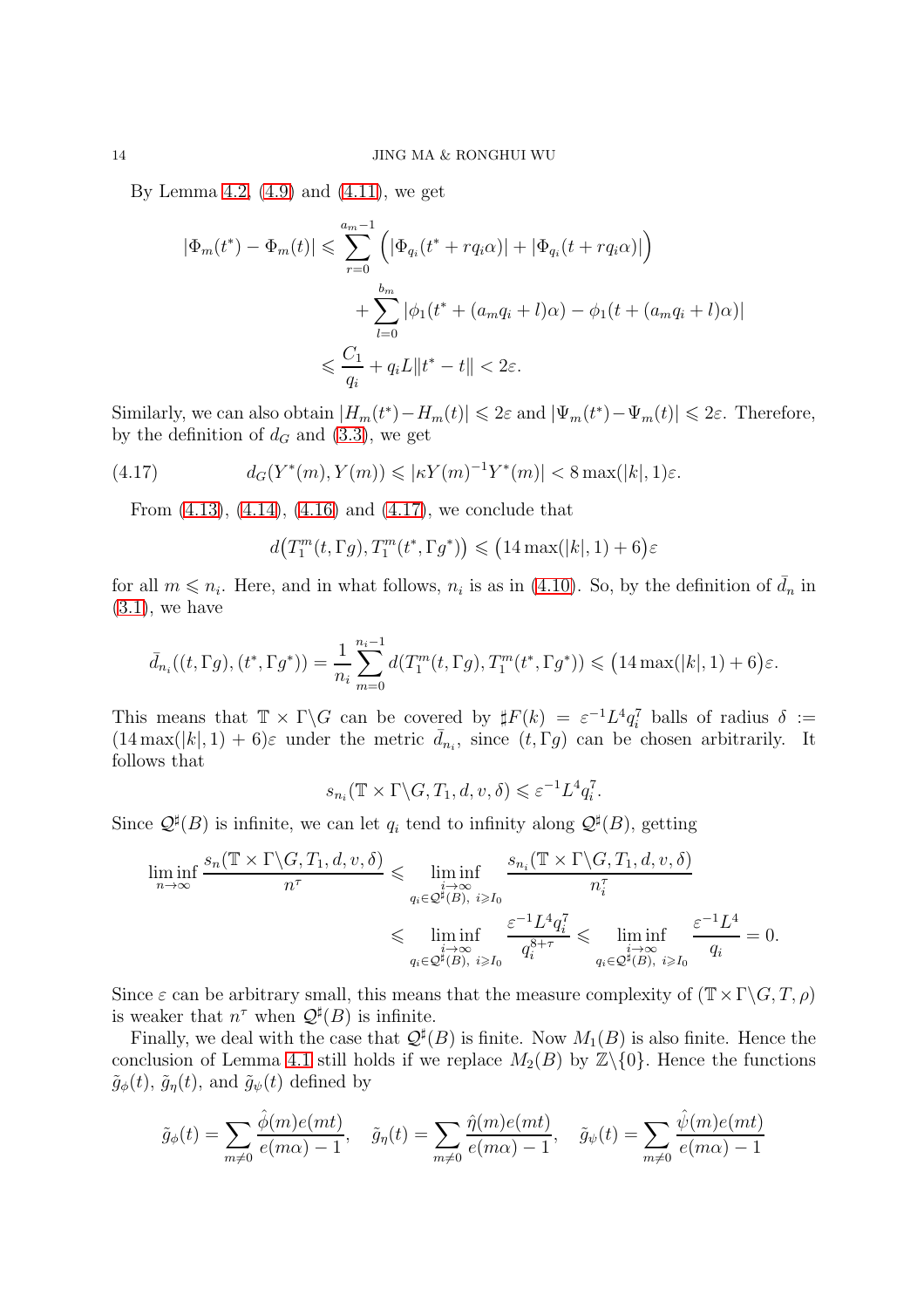are continuous and periodic with period 1. Thus we can write

$$
\phi(t) = \tilde{g}_{\phi}(t + \alpha) - \tilde{g}_{\phi}(t),
$$
  
\n
$$
\eta(t) = \hat{\eta}(0) + \tilde{g}_{\eta}(t + \alpha) - \tilde{g}_{\eta}(t),
$$
  
\n
$$
\psi(t) = \hat{\psi}(0) + \tilde{g}_{\psi}(t + \alpha) - \tilde{g}_{\psi}(t).
$$

Notice that  $\hat{\phi}(0) = 0$ , and so there is no constant term in the first equation. Similarly to [\(4.6\)](#page-9-2), we define  $\tilde{R}: \mathbb{T} \times \Gamma \backslash G \to \mathbb{T} \times \Gamma \backslash G$  by

$$
\tilde{R}: (t, \Gamma g) \mapsto \left( t, \Gamma g \begin{pmatrix} 1 & k\tilde{g}_{\phi}(t) & \frac{1}{2}k\tilde{g}_{\phi}^{2}(t) - \frac{1}{2}k\tilde{g}_{\eta}(t) + \tilde{g}_{\psi}(t) \\ 0 & 1 & \tilde{g}_{\phi}(t) \\ 0 & 0 & 1 \end{pmatrix} \right).
$$

Then  $\tilde{T}_1 := \tilde{R}^{-1} \circ T \circ \tilde{R}$  is given by

$$
\tilde{T}_1: (t, \Gamma g) \mapsto \left( t + \alpha, \Gamma g \begin{pmatrix} 1 & 0 & -\frac{1}{2}k\hat{\eta}(0) + \hat{\psi}(0) \\ 0 & 1 & 0 \\ 0 & 0 & 1 \end{pmatrix} \right)
$$

as in [\(4.8\)](#page-10-2). Again by Lemma [3.2,](#page-7-0) the measure complexity of  $(\mathbb{T} \times \Gamma \backslash G, T, \rho)$  is weaker than  $n^{\tau}$  if and only if the measure complexity of  $(\mathbb{T} \times \Gamma \backslash G, \tilde{T}_1, v)$  is weaker than  $n^{\tau}$ , where  $v = \rho \circ \tilde{R}$ . However, d is invariant under  $\tilde{T}_1$ . So we have for any  $n \geq 1$  and  $\varepsilon > 0$  that

$$
s_n(\mathbb{T} \times \Gamma \backslash G, \tilde{T}_1, d, v, \varepsilon) = s_1(\mathbb{T} \times \Gamma \backslash G, \tilde{T}_1, d, v, \varepsilon).
$$

Since  $\mathbb{T} \times \Gamma \backslash G$  is compact, we have  $s_1(\mathbb{T} \times \Gamma \backslash G, \tilde{T}_1, d, v, \varepsilon) < \infty$  and consequently

$$
\lim_{n \to \infty} \frac{s_n(\mathbb{T} \times \Gamma \backslash G, \tilde{T}_1, d, v, \varepsilon)}{n^{\tau}} = \lim_{n \to \infty} \frac{s_1(\mathbb{T} \times \Gamma \backslash G, \tilde{T}_1, d, v, \varepsilon)}{n^{\tau}} = 0.
$$

Hence the measure complexity of  $(\mathbb{T} \times \Gamma \backslash G, T, \rho)$  is also weaker than  $n^{\tau}$  if  $\mathcal{Q}^{\sharp}(B)$  is finite. The proof is complete.

*Proof of Theorem [1.2](#page-1-3).* Note that the the skew product T in Theorem 1.2 is a special case of the skew product S in Theorem [1.1.](#page-1-2) Theorem [1.2](#page-1-3) follows from Theorem [1.1,](#page-1-2) Proposition [4.3](#page-9-3) and Lemma [3.1.](#page-6-1)

Acknowledgments This work is supported by the National Natural Science Foundation of China (Grant No. 11771252).

### **REFERENCES**

- <span id="page-14-1"></span>[1] J. Bourgain, On the correlation of the Möbius function with rank-one systems, J. Anal. Math.  $120$ (2013), 105-130.
- <span id="page-14-2"></span>[2] J. Bourgain, P. Sarnak and T. Ziegler, *Disjointness of Möbius from horocycle flows*, in: From Fourier Analysis and Number Theory to Radon Transforms and Geometry, in: Dev. Math., vol. 28, Springer, New York, 2013, 67-83.
- <span id="page-14-3"></span><span id="page-14-0"></span>[3] H. Davenport, On some infinite series involving arithmetical functions, II, Quart. J. Math. 8 (1937), 313-350.
- [4] S. Ferenczi, J. Kulaga-Przymus and M. Lemanczyk, Sarnak's conjecture: What's new, in: Ergodic Theory and Dynamical Systems in Their Interactions with Arithmetics and Combinatorics, Lecture Notes in Math., vol. 2213, Springer, Cham, 2018, 163-235.